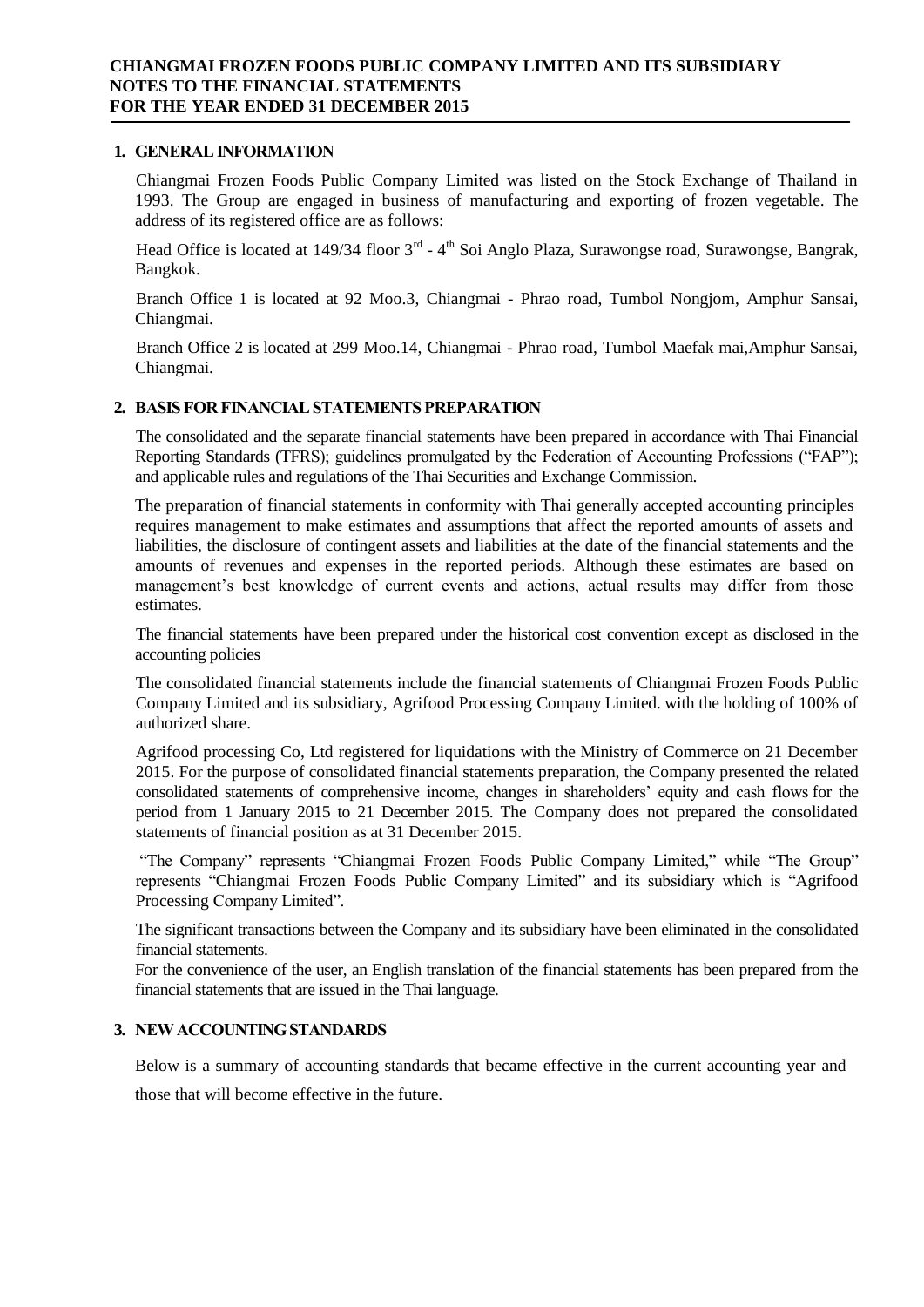### **3.1 Financial reporting standards that became effective in the current year**

The Company has adopted the revised (revised 2014) and new financial reporting standards issued by the Federation of Accounting Professions which become effective for fiscal years beginning on or after 1 January 2015. These financial reporting standards were aimed at alignment with the corresponding International Financial Reporting Standards, with most of the changes directed towards revision of wording and terminology, and provision of interpretations and accounting guidance to users of standards. The adoption of these financial reporting standards does not have any significant impact on the Company's financial statements. However, some of these standards involve changes to key principles, which are summarised below:

# **TAS 1 (revised 2014) Presentation of Financial Statements**

The main change is that a requirement for entities to group items presented in 'other comprehensive income' (OCI) on the basis of whether they are potentially reclassifiable to profit or loss subsequently (reclassification adjustments). The amendments do not address which items are presented in OCI.

# **TAS 19 (revised 2014) Employee Benefits**

This revised standard requires that the entity recognise actuarial gains and losses immediately in other comprehensive income while the former standard allowed the entity to recognise such gains and losses immediately in either profit or loss or other comprehensive income, or to recognise them gradually in profit or loss.

This revised standard does not have any impact on the financial statements as the Group already recognise actuarial gains and losses immediately in other comprehensive income.

# **TFRS 10 Consolidated Financial Statements**

TFRS 10 prescribes requirements for the preparation of consolidated financial statements and replaces the content of TAS 27 *Consolidated and Separate Financial Statements* dealing with consolidated financial statements. This standard changes the principles used in considering whether control exists. Under this standard, an investor is deemed to have control over an investee if it has rights, or is exposed, to variable returns from its involvement with the investee, and it has the ability to direct the activities that affect the amount of its returns, even if it holds less than half of the shares or voting rights. This important change requires the management to exercise a lot of judgement when reviewing whether the Group have control over investees and determining which entities have to be included in preparation of the consolidated financial statements.

This standard does not have any impact on the Group's financial statements.

# **TFRS 11 Joint Arrangements**

TFRS 11 supersedes TAS 31 Interests in Joint Ventures. This standard requires an entity investing in any other entity to determine whether the entity and other investors have joint control in the investment. When joint control exists, there is deemed to be a joint arrangement and the entity then needs to apply judgement to assess whether the joint arrangement is a joint operation or a joint venture and to account for the interest in the investment in a manner appropriate to the type of joint arrangement. If it is a joint operation, the entity is to recognise its shares of assets, liabilities, revenue and expenses of the joint operation, in proportion to its interest in its separate financial statements. If it is a joint venture, the entity is to account for its investment in the joint venture using the equity method in the financial statements in which the equity method is applied or the consolidated financial statements (if any), and at cost in the separate financial statements.

This standard does not have any impact on the Group's financial statements.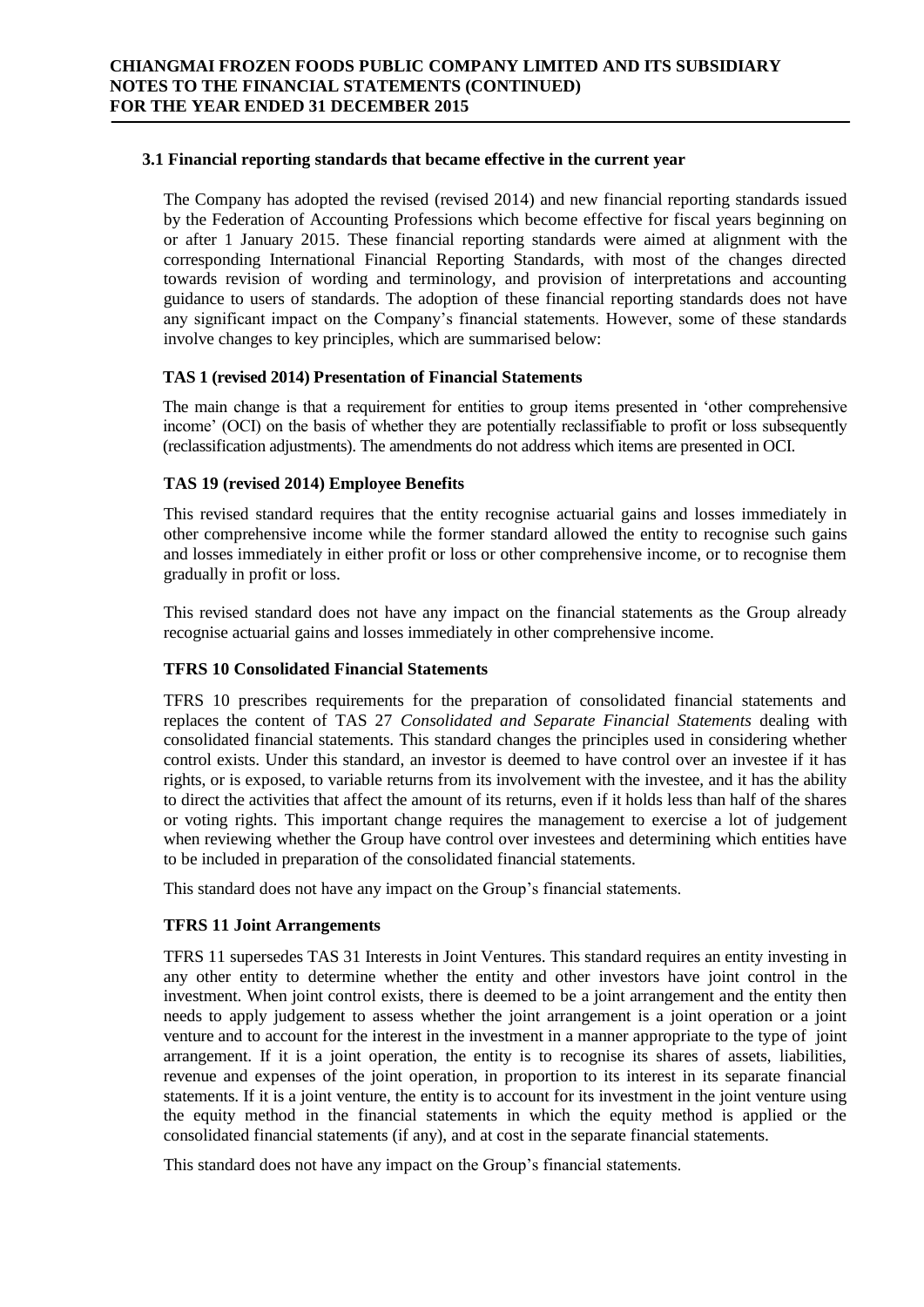## **TFRS 12 Disclosure of Interests in Other Entities**

This standard stipulates disclosures relating to an entity's interests in subsidiaries, joint arrangements and associates, including structured entities. This standard therefore has no financial impact on the financial statements of the Group.

# **TFRS 13 Fair Value Measurement**

This standard provides guidance on how to measure fair value and stipulates disclosures related to fair value measurement. Entities are to apply the guidance under this standard if they are required by other financial reporting standards to measure their assets or liabilities at fair value. The effects of the adoption of this standard are to be recognised prospectively.

This standard does not have any significant impact on the Group's financial statements

# **3.2 Thai Financial Reporting Standards (TFRS) not yet adopted**

A number of new and revised TFRS have been issued but are not yet effective and have not been applied in preparing these financial statements. Those new and revised TFRS that may be relevant to the Group's operations, which become effective for annual financial periods beginning on or after 1 January 2016, are set out below. The Group does not plan to adopt these TFRS early.

| <b>TFRS</b>           | Topic                                                                       |
|-----------------------|-----------------------------------------------------------------------------|
| TAS 1 (revised 2015)  | <b>Presentation of Financial Statements</b>                                 |
| TAS 2 (revised 2015)  | Inventories                                                                 |
| TAS 7 (revised 2015)  | <b>Statement of Cash Flows</b>                                              |
| TAS 8 (revised 2015)  | Accounting Policies, Changes in Accounting Estimates and Errors             |
| TAS 10 (revised 2015) | Events After the Reporting Period                                           |
| TAS 11 (revised 2015) | <b>Construction contracts</b>                                               |
| TAS 12 (revised 2015) | <b>Income Taxes</b>                                                         |
| TAS 16 (revised 2015) | Property, Plant and Equipment                                               |
| TAS 17 (revised 2015) | Leases                                                                      |
| TAS 18 (revised 2015) | Revenue                                                                     |
| TAS 19 (revised 2015) | <b>Employee Benefits</b>                                                    |
| TAS 20 (revised 2015) | Accounting for government grants and disclosure of government<br>assistance |
| TAS 21 (revised 2015) | The Effects of Changes in Foreign Exchange Rates                            |
| TAS 23 (revised 2015) | <b>Borrowing Costs</b>                                                      |
| TAS 24 (revised 2015) | <b>Related Party Disclosures</b>                                            |
| TAS 26 (revised 2015) | Accounting and Reporting by Retirement Benefit Plans                        |
| TAS 27 (revised 2015) | <b>Separate Financial Statements</b>                                        |
| TAS 28 (revised 2015) | <b>Investments in Associates and Joint Ventures</b>                         |
| TAS 29 (revised 2015) | Financial reporting in hyperinflationary economies                          |
| TAS 33 (revised 2015) | Earnings Per Share                                                          |
| TAS 34 (revised 2015) | <b>Interim Financial Reporting</b>                                          |
| TAS 36 (revised 2015) | <b>Impairment of Assets</b>                                                 |
| TAS 37 (revised 2015) | Provisions, Contingent Liabilities and Contingent Assets                    |
| TAS 38 (revised 2015) | <b>Intangible Assets</b>                                                    |
| TAS 40 (revised 2015) | <b>Investment Property</b>                                                  |
| <b>TAS41</b>          | Agriculture                                                                 |
| TFRS 2 (revised 2015) | <b>Share-based Payment</b>                                                  |
| TFRS 3 (revised 2015) | <b>Business Combinations</b>                                                |
| TFRS 4 (revised 2015) | Insurance contracts                                                         |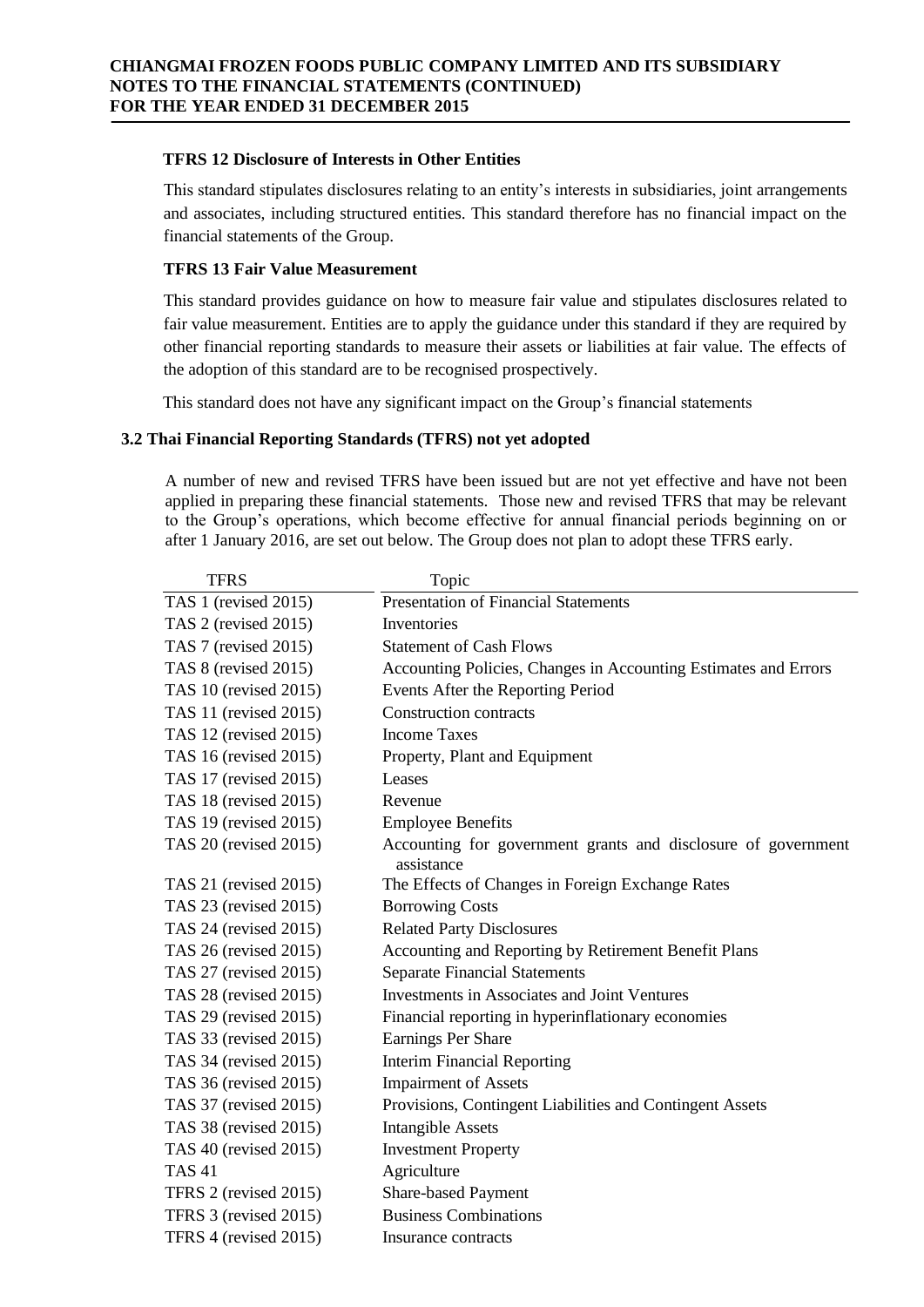| <b>TFRS</b>                    | Topic                                                                                                                                           |
|--------------------------------|-------------------------------------------------------------------------------------------------------------------------------------------------|
| TFRS 5 (revised 2015)          | Non-current Assets Held for Sale and Discontinued Operations                                                                                    |
| TFRS 6 (revised 2015)          | <b>Exploration for and Evaluation of Mineral Resources</b>                                                                                      |
| TFRS 8 (revised 2015)          | <b>Operating Segments</b>                                                                                                                       |
| TFRS 10 (revised 2015)         | <b>Consolidated Financial Statements</b>                                                                                                        |
| TFRS 11 (revised 2015)         | Joint Arrangements                                                                                                                              |
| <b>TFRS</b> 12 (revised 2015)  | Disclosure of Interests in Other Entities                                                                                                       |
| <b>TFRS 13 (revised 2015)</b>  | <b>Fair Value Measurement</b>                                                                                                                   |
| TSIC 10 (revised 2015)         | Government Assistance - No Specific Relation to Operating<br>Activities                                                                         |
| TSIC 15 (revised 2015)         | <b>Operating Leases - Incentives</b>                                                                                                            |
| TSIC 25 (revised 2015)         | Income Taxes - Changes in the Tax Status of an Enterprise or its<br>Shareholders                                                                |
| <b>TSIC 27 (revised 2015)</b>  | Evaluating the Substance of Transactions in the Legal Form of a<br>Lease                                                                        |
| TSIC 29 (revised 2015)         | Disclosure – Service Concession Arrangements                                                                                                    |
| <b>TSIC 31 (revised 2015)</b>  | Revenue – Barter Transactions Involving Advertising Services                                                                                    |
| <b>TSIC 32 (revised 2015)</b>  | Intangible Assets - Web Site Costs                                                                                                              |
| TFRIC 1 (revised 2015)         | Changes in Existing Decommissioning, Restoration and Similar<br>Liabilities                                                                     |
| TFRIC 4 (revised 2015)         | Determining Whether an Arrangement Contains a Lease                                                                                             |
| TFRIC 5 (revised 2015)         | Rights to Interests arising from Decommissioning, Restoration and<br><b>Environmental Rehabilitation Funds</b>                                  |
| TFRIC 7 (revised 2015)         | Applying the Restatement Approach under TAS29 Financial<br>Reporting in Hyperinflationary Economies                                             |
| TFRIC 10 (revised 2015)        | Interim Financial Reporting and Impairment                                                                                                      |
| TFRIC 12 (revised 2015)        | <b>Service Concession Arrangements</b>                                                                                                          |
| TFRIC 13 (revised 2015)        | <b>Customer Loyalty Programmes</b>                                                                                                              |
| TFRIC 14 (revised 2015)        | TAS 19 (revised 2015) <i>Employee Benefits</i> – The Limit on a<br>Defined Benefit Asset, Minimum Funding Requirements and their<br>Interaction |
| TFRIC 15 (revised 2015)        | Agreements for the Construction of Real Estate                                                                                                  |
| <b>TFRIC 17 (revised 2015)</b> | Distributions of Non – cash Assets to Owners                                                                                                    |
| TFRIC 18 (revised 2015)        | Transfers of Assets from Customers                                                                                                              |
| TFRIC 20 (revised 2015)        | Stripping Costs in the Production Phase of a Surface Mine                                                                                       |
| TFRIC <sub>21</sub>            | Levies                                                                                                                                          |

# **4. ACCOUNTING POLICIES**

The principal accounting policies adopted in the preparation of these financial statements are set out below;

#### **4.1 Cash and cash equivalents**

Cash and cash equivalents consist of cash in hand, cash at banks, and all highly liquid investments with an original maturity of three months or less and not subject to withdrawal restrictions.

Deposits at financial institutions that are restricted in use are presented as "Fixed deposits pledged as collateral" as part of non - current assets in the statements of financial position.

#### **4.2 Accounts receivable**

Accounts receivable are carried at original invoice amount less allowance for doubtful accounts.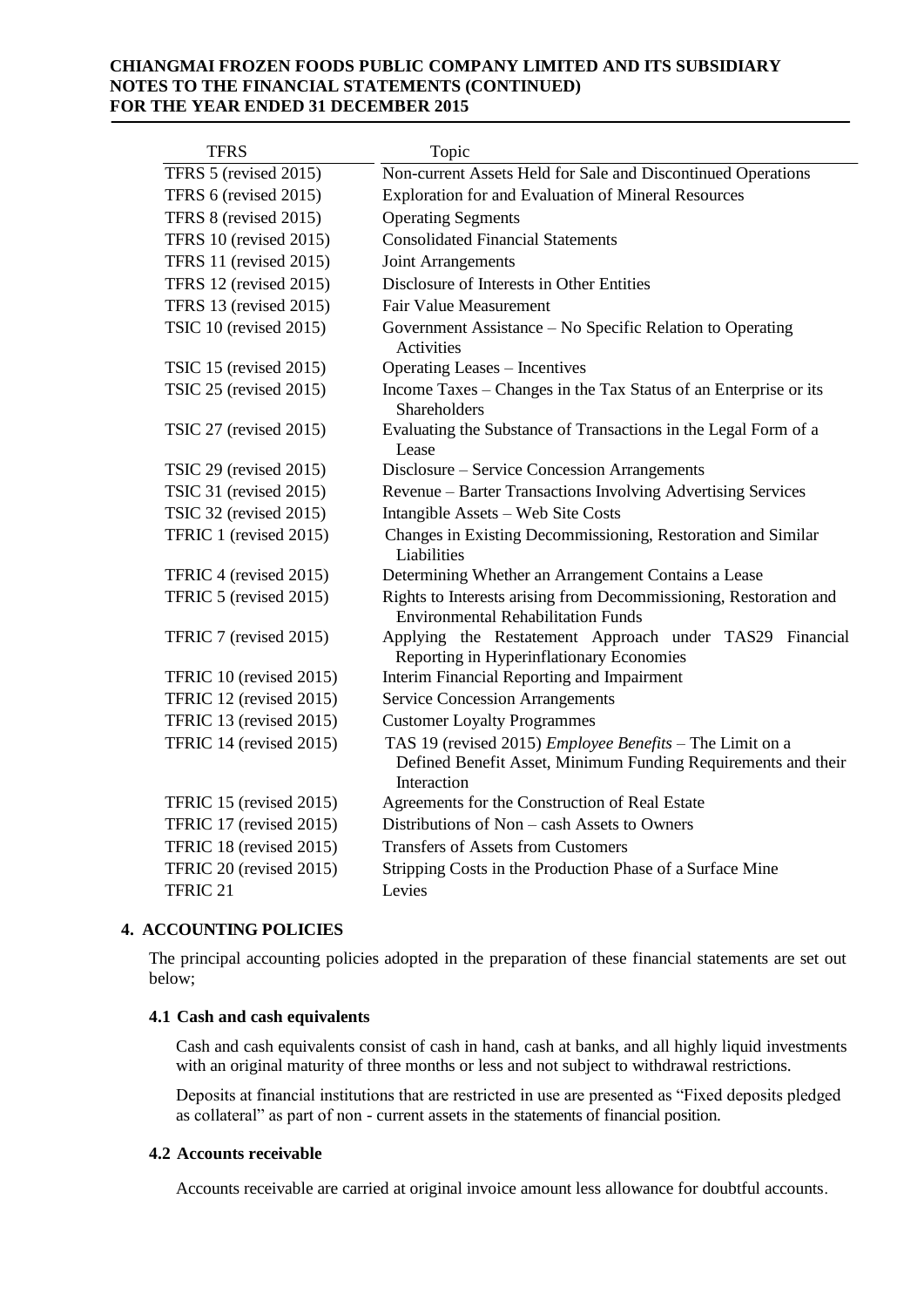#### **4.3 Allowance for doubtful accounts**

The Group provide allowance for doubtful accounts equal to the estimated losses that may be incurred in the collection of receivables and receivables- planters. The estimated losses are based on the collection experiences and the review of the current status of the existing receivables Bad debts are written off during the year in which they are identified.

### **4.4 Inventories**

Inventories are stated at the lower of cost or net realisable value. Cost is determined by the weighted average method. The cost of purchase comprises both the purchase price and costs directly attributable to the acquisition of the inventory, such as import duties and transportation charges, less all attributable discounts, allowances or rebates. The cost of finished goods and work in progress comprises raw materials, direct labour, other direct costs and related production overheads, the latter being allocated on the basis of normal operating activities. Net realisable value is the estimate of the selling price in the ordinary course of business, less the costs of completion and selling expenses.

At the end of year, the Company considers the physical of finished goods in the estimation of adequately allowance for obsolete.

### **4.5 Investments in subsidiary**

Subsidiaries are all entities over which the Group has control. The Group controls an entity when the Group is exposed to, or has rights to, variable returns from its involvement with the entity and has the ability to affect those returns through its power over the entity. Subsidiaries are fully consolidated from the date on which control is transferred to the Group. They are deconsolidated from the date that control ceases.

Intercompany transactions, balances and unrealised gains (losses) on transactions between group companies are eliminated; unrealised losses are also eliminated unless cost cannot be recovered. Where necessary, accounting policies of subsidiaries have been changed to ensure consistency with the policies adopted by the Group, respectively.

In the company's separated financial statements, investments in subsidiaries are accounted for at cost less impairment. Cost is adjusted to reflect changes in consideration arising from contingent consideration amendments. Cost also includes direct attributable costs of investment.

Transactions and non-controlling interests

The Group treats transactions with non-controlling interests as transactions with equity owners of the Group. For purchases from non-controlling interests, the difference between any consideration paid and the relevant share acquired of the carrying value of net assets of the subsidiary is recorded in equity. Gains or losses on disposals to non-controlling interests are also recorded in equity.

### **4.6 Property, plant and equipment**

Property, plant and equipment are initially recorded at cost. All assets except for land are stated at historical cost less accumulated depreciation.

Depreciation of plant and equipment are calculated on the straight line method over their estimated useful lives as follows:

|                               | No. of Years |
|-------------------------------|--------------|
| <b>Buildings</b>              | 20 years     |
| Machineries and equipment     | $5-10$ years |
| <b>Vehicles</b>               | 5 years      |
| Office equipment and fixtures | 5 years      |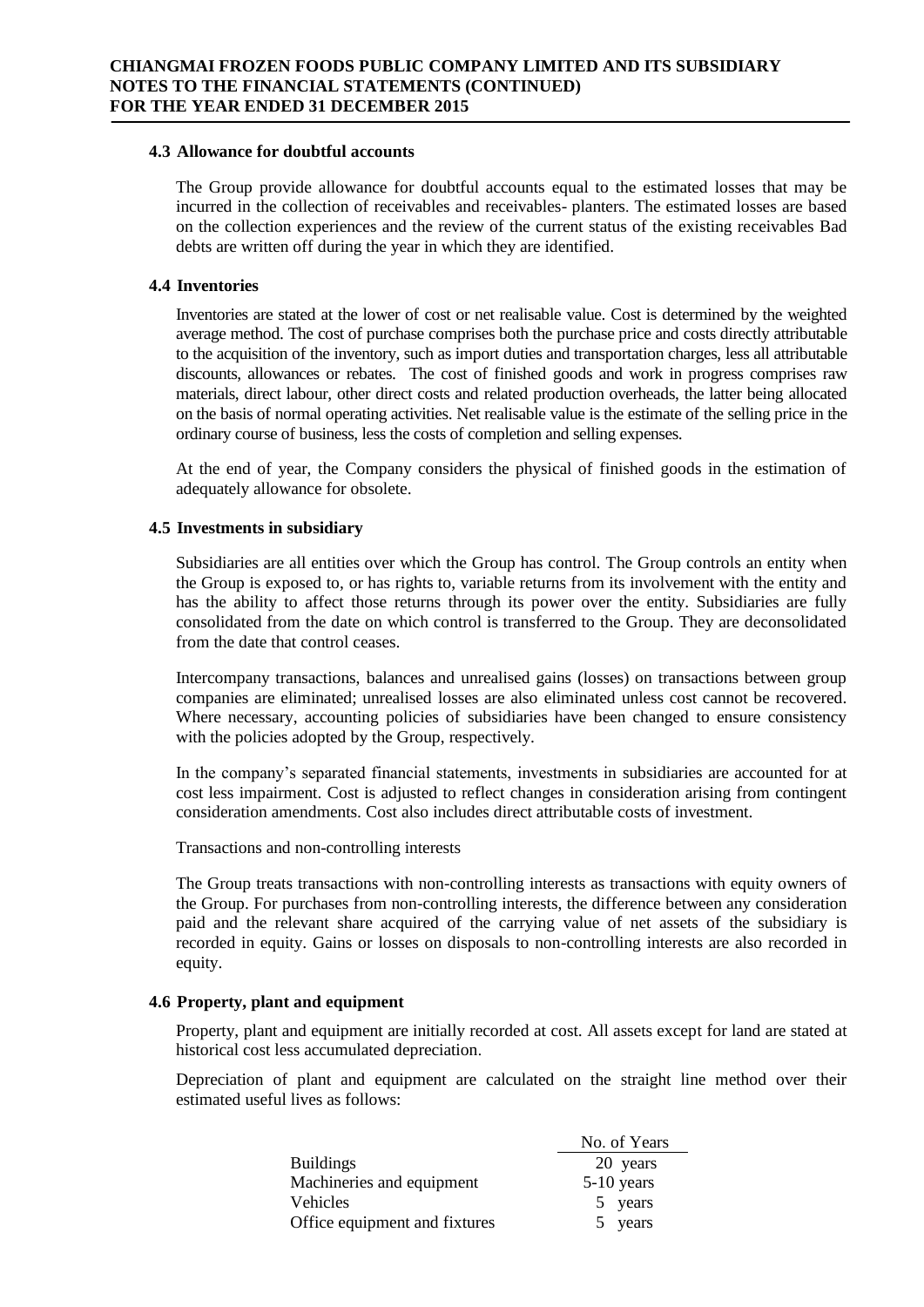When assets are sold or retired, the Group will eliminated their costs and accumulated depreciation from the accounts and any gain or loss resulting from their disposal is included in the statements of income.

Building-in-progress and machinery under installation are stated at cost. These assets are not depreciated until such time as the relevant assets are completed and ready for their intended operational use.

The assets' residual values and useful lives are reviewed, and adjusted if appropriate, at the end of each reporting period.

#### **4.7 Intangible asset and amortization**

Intangible asset is computer software which is stated at historical cost and amortized using the straight line method over a period of five (5) years.

#### **4.8 Impairment of assets**

The Group reviewed the impairment of assets whenever events or changes in circumstances indicate that the recoverable amount of assets is below the carrying amount (the higher of an assets selling price or value in use). The review is made for individual assets or the cash generating unit.

In case that the carrying value of an asset exceeds its recoverable amount, the Group recognize the impairment losses in the statements of income. The reversal of impairment losses recognized in prior years is recorded as other income when there is an indication that the impairment losses recognized for the assets no longer exist or are decreased.

#### **4.9 Foreign currency transactions**

Foreign currency transactions are translated into Thai Baht using the exchange rates prevailing at the date of the transaction. Monetary assets and liabilities denominated in foreign currency are translated to Thai Baht at the exchange rate prevailing at the statements of financial position date. Gains and losses resulting from the settlement of foreign currency transactions and from the translation of monetary assets and liabilities denominated in foreign currencies, are recognized in the statement of income.

#### **4.10 Accounting for leases - where a company is the lessee**

Leases of assets which substantially transfer all the risks and rewards of ownership are classified as finance leases. Finance leases are capitalized at the inception of the lease at the lower of the fair value of the leased property or the present value of the minimum lease payments. Each lease payment is allocated to the principal and to the finance charges so as to achieve a constant rate on the finance balance outstanding. The outstanding rental obligations, net of finance charges, are included in other long-term payables. The interest element of the finance cost is charged to the profit or loss over the lease period. The property, plant or equipment acquired under finance leases is depreciated over the useful life of the assets.

Leases not transferring a significant portion of the risks and rewards of ownership to the lessee are classified as operating leases. Payments made under operating leases (net of any incentives received from the less or) are charged to the profit or loss on a straight-line basis over the period of the lease.

### **4.11Employee benefits**

#### **Short-term employee benefits**

Salaries, wages, bonuses and contributions to the social security fund are recognised as expenses when incurred.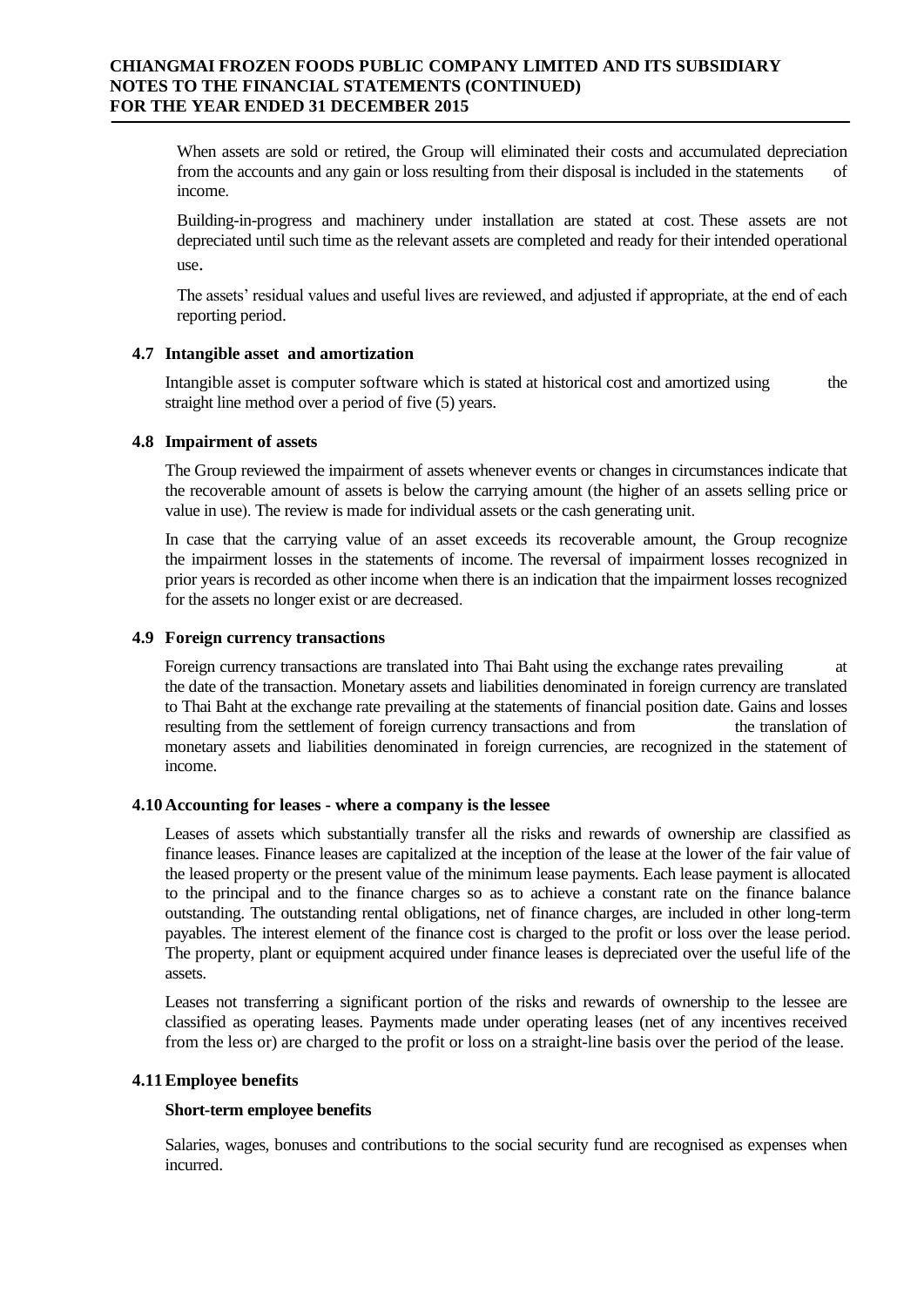#### **Post-employment benefits**

#### Defined contribution plans

The Company, its subsidiaries and its employees have jointly established a provident fund. The fund is monthly contributed by employees and by the Group. The fund's assets are held in a separate trust fund and the Group contributions are recognised as expenses when incurred.

#### Defined benefit plans

The Group have obligations in respect of the severance payments it must make to employees upon retirement under labor law. The Company and its subsidiaries treat these severance payment obligations as a defined benefit plan.

The obligation under the defined benefit plan is determined by a professionally qualified independent actuary based on actuarial techniques, using the projected unit credit method.

Actuarial gains and losses arising from other long-term benefits are recognised immediately in other comprehensive income.

#### **4.12 Provisions**

Provisions are recognized when the Group have a present legal or constructive obligation as a result of past events, it is probable that an outflow of resources will be required to settle the obligation, and a reliable estimate of the amount can be made. Where the Company and subsidiary expect a provision to be reimbursed, the reimbursement is recognized as a separate asset but only when the reimbursement is virtually certain.

#### **4.13 Revenue recognition**

The Group recognized sales as income when goods are delivered and the risks and rewards are transferred to customers.

Interest income is recognized on a time proportion basis that reflects the effective yield on the asset.

# **4.14 Income tax**

Income tax expense represents the sum of corporate income tax currently payable and deferred tax.

### **Current tax**

Current income tax is provided in the accounts at the amount expected to be paid to the taxation authorities, based on taxable profits determined in accordance with tax legislation.

#### **Deferred tax**

Deferred income tax is provided on temporary differences between the tax bases of assets and liabilities and their carrying amounts at the end of each reporting period, using the tax rates enacted at the end of the reporting period.

The Group recognise deferred tax liabilities for all taxable temporary differences while they recognise deferred tax assets for all deductible temporary differences and tax losses carried forward to the extent that it is probable that future taxable profit will be available against which such deductible temporary differences and tax losses carried forward can be utilised.

At each reporting date, the Group reviews and reduces the carrying amount of deferred tax assets to the extent that it is no longer probable that sufficient taxable profit will be available to allow all or part of the deferred tax asset to be utilised.

The Group records deferred tax directly to shareholders' equity if the tax relates to items that are recorded directly to shareholders' equity.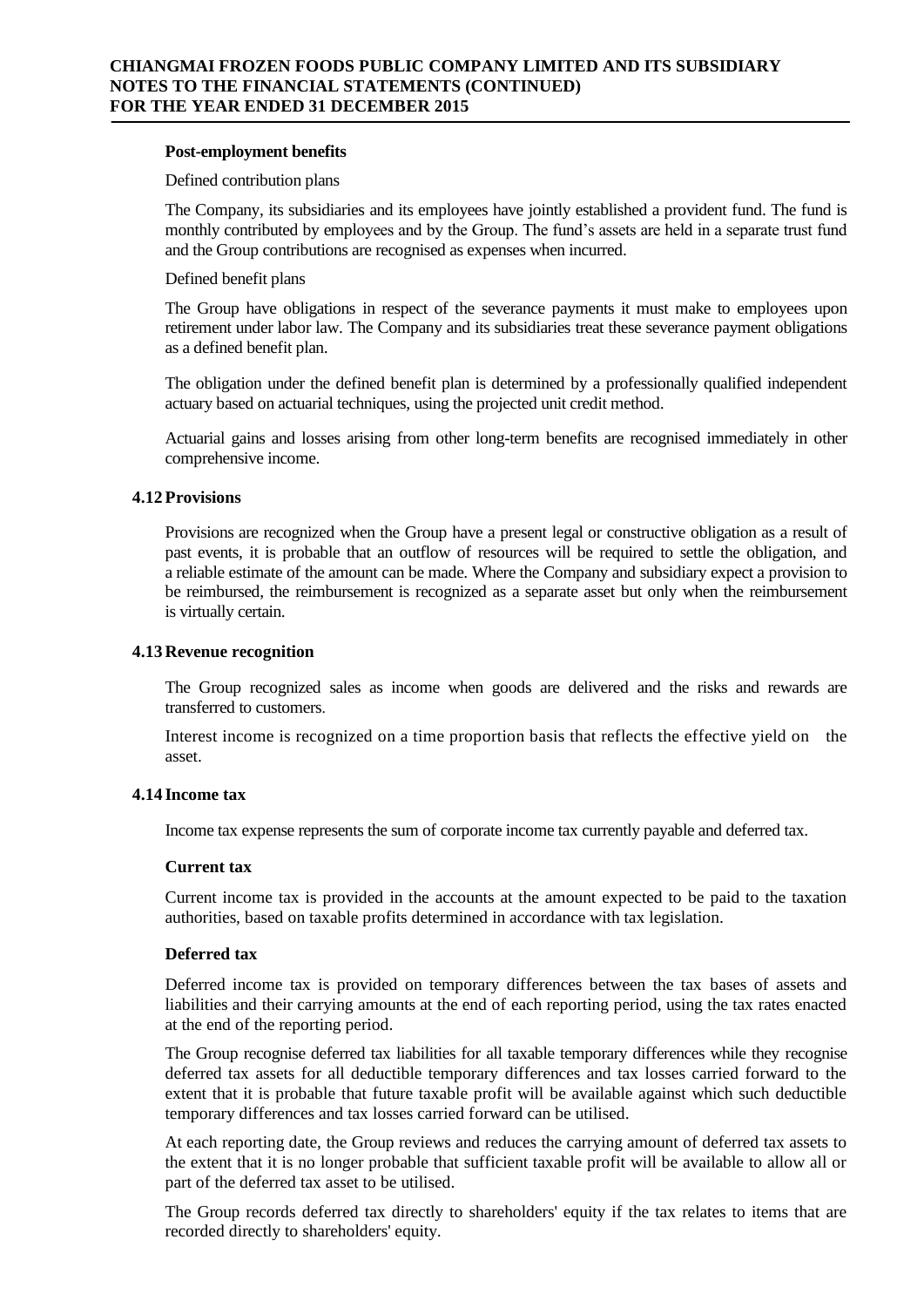#### **4.15Basic earnings per share**

Basic earnings per share is calculated by dividing the net income by weighted average number of paid - up common shares during the years.

# **4.16 Financial instruments**

Financial assets carried on the statements of financial position include cash and cash equivalents, fixed deposit, trade and other receivable and loan to. Financial liabilities carried on the statements of financial position include trade accounts payable, accrued income tax and accrued expenses. The particular recognition methods adopted are disclosed in the individual policy statements associated with each item.

### **4.17 Significant accounting judgements and estimates**

The preparation of financial statements in conformity with generally accepted accounting principles at times requires management to make subjective judgements and estimates regarding matters that are inherently uncertain. These judgements and estimates affect reported amounts and disclosures and actual results could differ from these estimates. Significant judgements and estimates are as follows:

#### Property plant and equipment/Depreciation

In determining depreciation of plant and equipment, the management is required to make estimates of the useful lives and residual values of the Company's plant and equipment and to review estimate useful lives and residual values when there are any changes.

In addition, the management is required to review property, plant and equipment for impairment on a periodical basis and record impairment losses when it is determined that their recoverable amount is lower than the carrying amount. This requires judgements regarding forecast of future revenues and expenses relating to the assets subject to the review.

#### Allowance for doubtful accounts

In determining an allowance for doubtful accounts, the management needs to make judgement and estimates based upon, among other things, past collection history, aging profile of outstanding debts and the prevailing economic condition.

### Allowance for net realizable value

The Group considers the allowance for net realizable value based on the estimate of selling price in the ordinary course of business and normal condition of inventory. The net realizable value is the estimate of the selling price in the ordinary course of business, less the costs of completion and selling expenses.

#### Deferred tax assets

Deferred tax assets are recognised for deductible temporary differences and unused tax losses to the extent that it is probable that taxable profit will be available against which the temporary differences and losses can be utilised. Significant management judgement is required to determine the amount of deferred tax assets that can be recognised, based upon the likely timing and level of estimate future taxable profits.

#### Leases

In determining whether a lease is to be classified as an operating lease or finance lease, the management is required to use judgement regarding whether significant risk and rewards of ownership of the leased asset has been transferred, taking into consideration terms and conditions of the arrangement.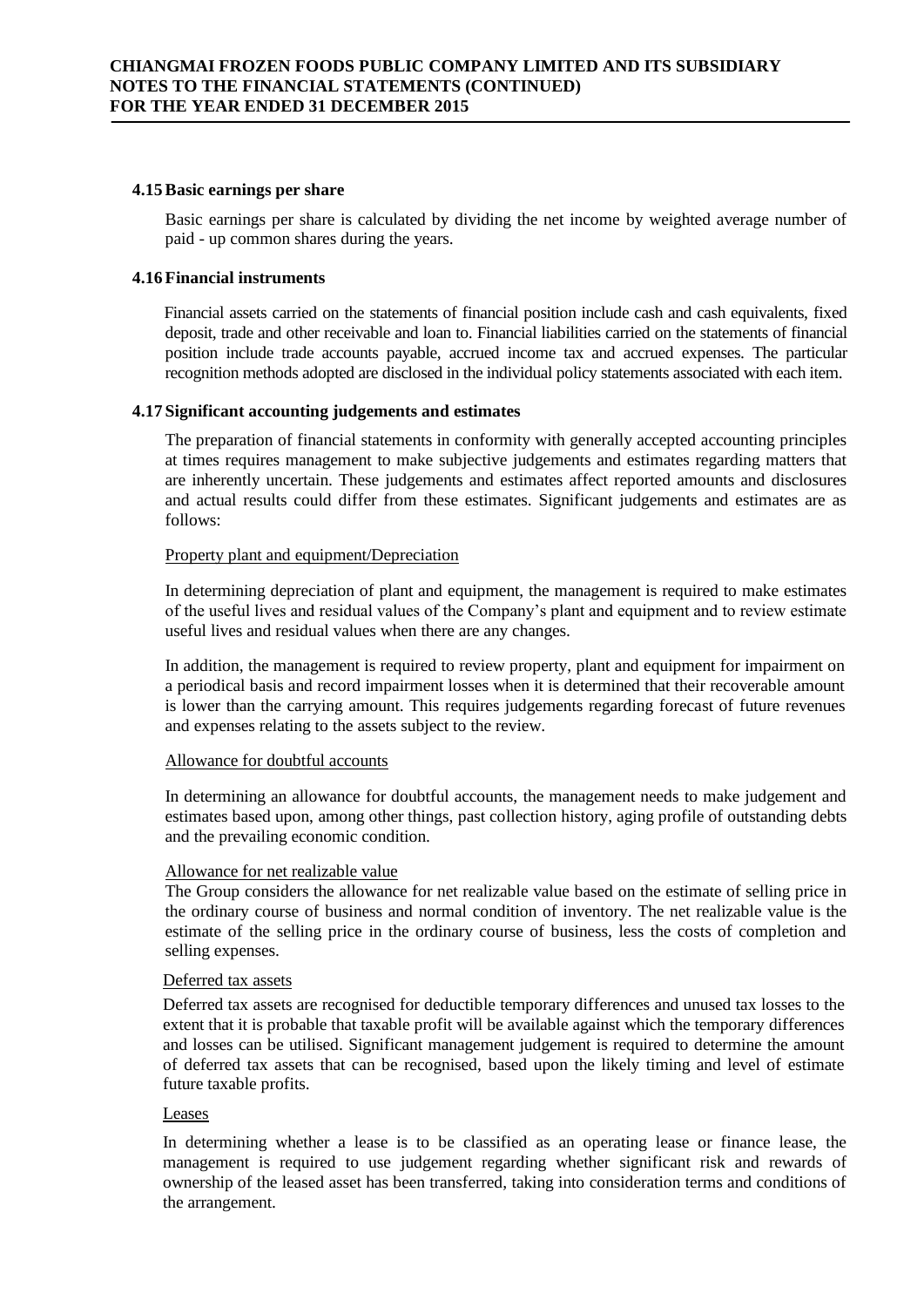#### Post-employment benefits under defined benefit plans

The obligation under the defined benefit plan is determined based on actuarial techniques. Such determination is made based on various assumptions, including discount rate, future salary increase rate, mortality rate and staff turnover rate.

#### **4.18 Related person and companies**

Enterprises and individuals that directly, or indirectly through one or more intermediaries, control, or are controlled by, or are under common control with, the Company, including holding companies, subsidiary and fellow subsidiary are related parties of the Company. Associates and individuals owning, directly or indirectly, an interest in the voting power of the Company that gives them significant influence over the enterprise, key management personnel, including directors and officers of the Company and close members of the family of these individuals and companies associated with these individuals also constitute related parties.

In considering each possible related party relationship, attention is directed to the substance of the relationship, and not merely the legal form.

# **5. TRANSACTIONS WITH RELATED COMPANIES**

#### **5.1 Relationships and pricing policies**

The relationship and pricing policies among the Company, Subsidiary and related companies are as follows:

|                               | <b>Relationship</b>               |
|-------------------------------|-----------------------------------|
| Subsidiary:                   |                                   |
| Agrifood Processing Co., Ltd. | Shareholding and Directorship     |
| <b>Related companies :</b>    |                                   |
| C.T. Prosper Group Co., Ltd.  | Common Shareholders and directors |

Agrifood processing Co,Ltd registered for liquidations with the Ministry of Commerce on 21 December 2015.

|                 | <b>Pricing policy</b>                        |  |  |
|-----------------|----------------------------------------------|--|--|
| Sales           | Compare to market price                      |  |  |
| Rental income   | At contract price which had been agreed upon |  |  |
| Service income  | At price which had been agreed upon          |  |  |
| Service expense | At price which had been agreed upon          |  |  |

#### **5.2 Balances of transactions with subsidiary and related companies**

Balances of transactions among the Company, Subsidiary and related companies as at 31 December 2015 and 2014 are as follows:

|                                                 | In Baht                                 |                                  |        |  |
|-------------------------------------------------|-----------------------------------------|----------------------------------|--------|--|
|                                                 | Consolidated<br>financial<br>statements | Separate<br>financial statements |        |  |
|                                                 | 2014                                    | 2015                             | 2014   |  |
| <b>Deposit</b><br>Agrifood Processing Co., Ltd. | -                                       | -                                | 30,000 |  |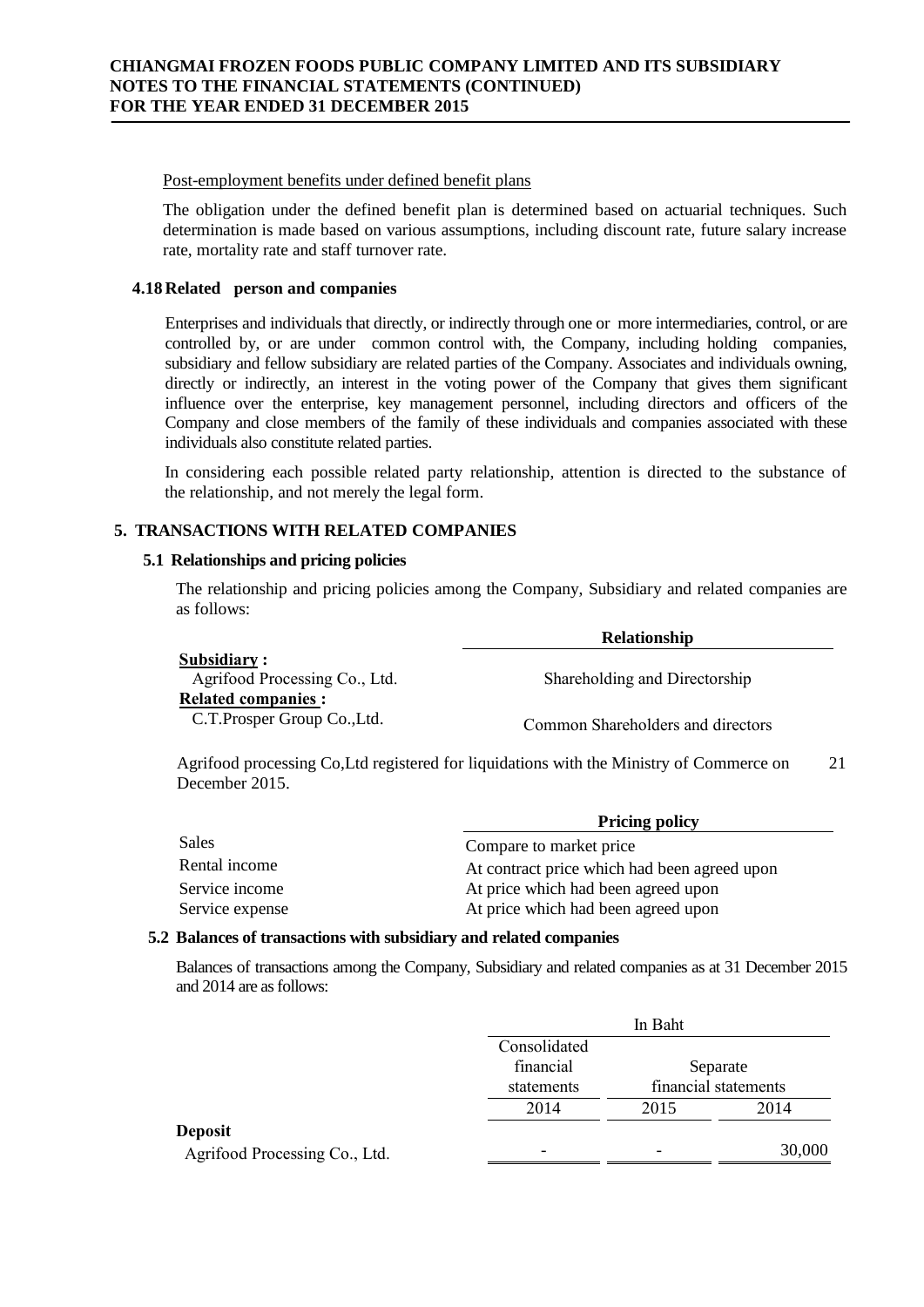## **5.3 Revenue and expenses among the Company, subsidiary and related companies**

Revenue and expenses among the Company, subsidiary and related companies for the years then ended 31 December 2015 and 2014 are as follows:

|                               | In Baht              |            |                      |             |  |
|-------------------------------|----------------------|------------|----------------------|-------------|--|
|                               | Consolidated         |            | Separate             |             |  |
|                               | financial statements |            | financial statements |             |  |
|                               | 2015                 | 2014       | 2015                 | 2014        |  |
| <b>Revenues from sales</b>    |                      |            |                      |             |  |
| Agrifood Processing Co., Ltd. |                      |            |                      | 206,000,052 |  |
| <b>Dividend income</b>        |                      |            |                      |             |  |
| Agrifood Processing Co., Ltd. |                      |            | 16,799,993           |             |  |
| <b>Other income</b>           |                      |            |                      |             |  |
| Agrifood Processing Co., Ltd. |                      |            |                      | 644,800     |  |
| C.T.Prosper Group Co., Ltd.   | 90,000               | 90,000     | 90,000               | 90,000      |  |
| Total                         | 90,000               | 90,000     | 90,000               | 734,800     |  |
| Directors and management's    |                      |            |                      |             |  |
| benefits                      | 29,056,344           | 30,043,023 | 29,056,344           | 27,903,623  |  |

# **6. CASH AND CASH EQUIVALENTS**

|                           | In Baht                            |              |             |  |
|---------------------------|------------------------------------|--------------|-------------|--|
|                           | Consolidated                       |              |             |  |
|                           | financial                          | Separate     |             |  |
|                           | financial statements<br>statements |              |             |  |
|                           | 2014                               | 2014<br>2015 |             |  |
| Cash on hand              | 100,644                            | 127,931      | 100,644     |  |
| Regular checking accounts | 129,040,461                        | 12,667       | 10,000      |  |
| Saving accounts           | 28,264,340                         | 259,593,417  | 128,979,961 |  |
| Fixed deposit 3 months    | 15,479,142                         | 52,015       | 51,488      |  |
| Total                     | 172,884,587                        | 259,786,030  | 129,142,093 |  |

# **7. SHORT – TERM INVESTMENTS**

As at 31 December 2015, the Group has 5 to 8 months (2014: 4-15 months) which bear interest at the rate of 1.45%-1.75% per annum (2014: 2.40%-2.95% per annum)

# **8. TRADE AND OTHER RECEIVABLES**

|                                    | In Baht               |                      |              |  |
|------------------------------------|-----------------------|----------------------|--------------|--|
|                                    | Consolidated          |                      |              |  |
|                                    | Financial<br>Separate |                      |              |  |
|                                    | statement             | financial statements |              |  |
|                                    | 2014                  | 2015                 | 2014         |  |
| Trade receivable - other companies | 83,261,270            | 72,923,379           | 83, 261, 270 |  |
| Value added tax receivable         | 3,099,809             | 2,094,465            | 3,099,809    |  |
| Income tax receivable              | 1,331,600             |                      | 1,331,600    |  |
| Interest receivable                | 1,557,010             | 444,313              | 1,535,974    |  |
| Other receivables                  | 2,332,382             | 3,315,027            | 2,332,382    |  |
| Total                              | 91,582,071            | 78,777,184           | 91,561,035   |  |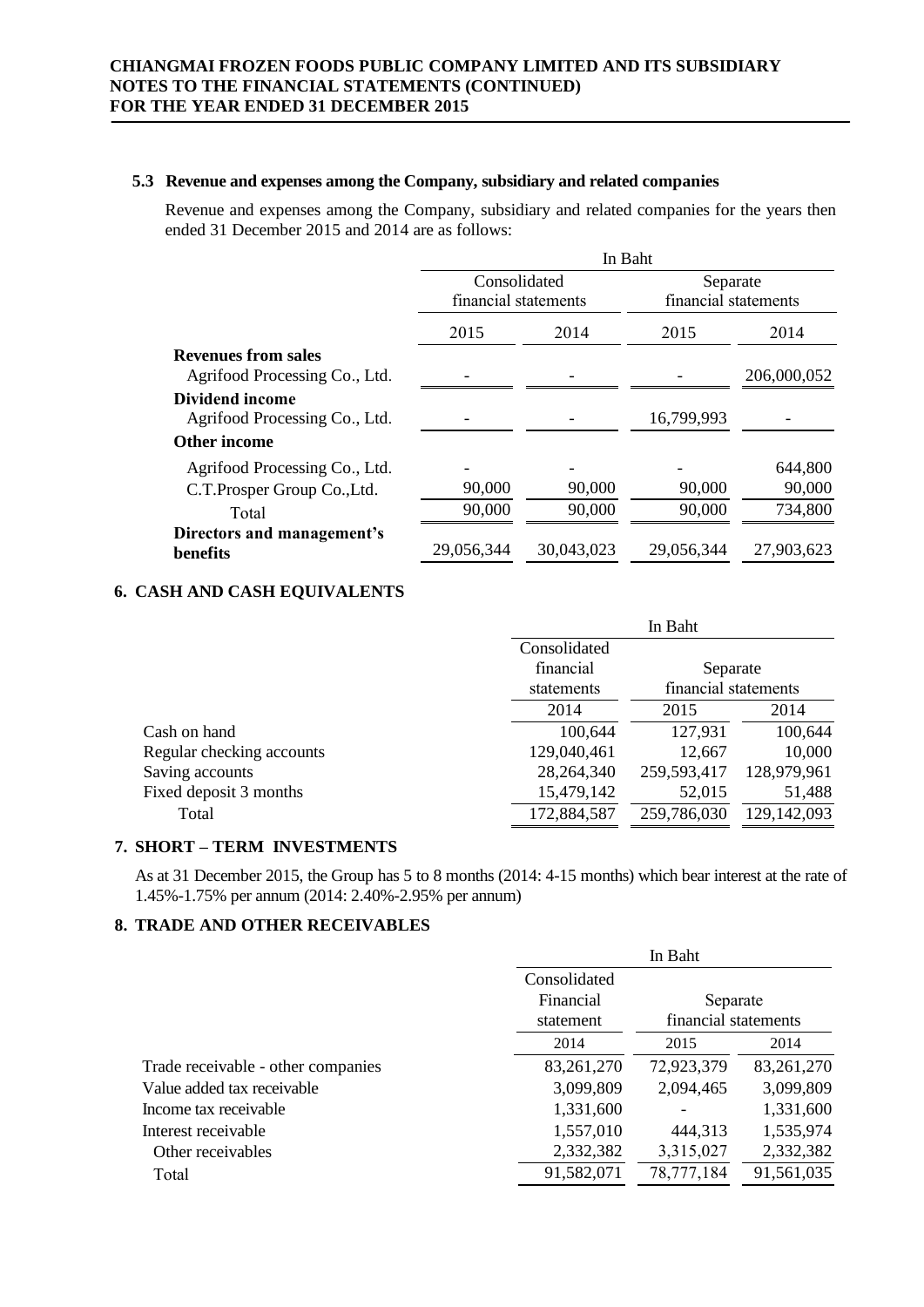The aging of outstanding balance as at 31 December 2015 and 2014 are as follows:

|                                              | In Baht               |                      |             |  |
|----------------------------------------------|-----------------------|----------------------|-------------|--|
|                                              | Consolidated          |                      |             |  |
|                                              | financial<br>Separate |                      |             |  |
|                                              | statements            | financial statements |             |  |
|                                              | 2014<br>2015          |                      | 2014        |  |
| Trade receivable - other companies           |                       |                      |             |  |
| Within credit terms                          | 78,057,504            | 72,062,938           | 78,057,504  |  |
| Overdue                                      |                       |                      |             |  |
| Less than 3 months                           | 5,203,766             | 860,441              | 5, 203, 766 |  |
| Total Trade receivable - other companies Net | 83, 261, 270          | 72,923,379           | 83,261,270  |  |

# **9. ACCOUNTS RECEIVABLE – PLANTERS**

Consolidated financial statements and Separate financial statements

|                                      |            | In Baht    |  |  |
|--------------------------------------|------------|------------|--|--|
|                                      | 2015       | 2014       |  |  |
| Accounts receivable-planters         | 24,954,022 | 25,435,761 |  |  |
| Less Allowance for doubtful accounts | (563, 785) | (604, 860) |  |  |
| Net                                  | 24,390,237 | 24,830,901 |  |  |

### **10. INVENTORIES**

Consolidated financial statements and Separate financial statements

|                                                | In Baht       |             |                                            |             |                   |             |  |
|------------------------------------------------|---------------|-------------|--------------------------------------------|-------------|-------------------|-------------|--|
|                                                | Cost          |             | Allowance for diminution<br>of inventories |             | Inventories - net |             |  |
|                                                | 2015          | 2014        | 2015                                       | 2014        | 2015              | 2014        |  |
| Finished goods and<br>semi - finished products | 396,811,120   | 382,950,979 | (1,559,012)                                | (919, 719)  | 395,252,108       | 382,031,260 |  |
| Raw material and<br>Supplies                   | 30,226,348    | 27,726,549  | (900, 357)                                 | (584, 565)  | 29,325,991        | 27,141,984  |  |
| Seeds, insecticide<br>Fertilizer               | 28,303,881    | 28,196,280  | (1,009,293)                                | (703, 894)  | 27, 294, 588      | 27,492,386  |  |
| Total                                          | 455, 341, 349 | 438,873,808 | (3,468,662)                                | (2,208,178) | 451,872,687       | 436,665,630 |  |

During the current year, the company reduced cost of inventories by Baht 1.26 million (2014: Baht 0.11 million) to reflect the net realizable value. This was included in cost of sales.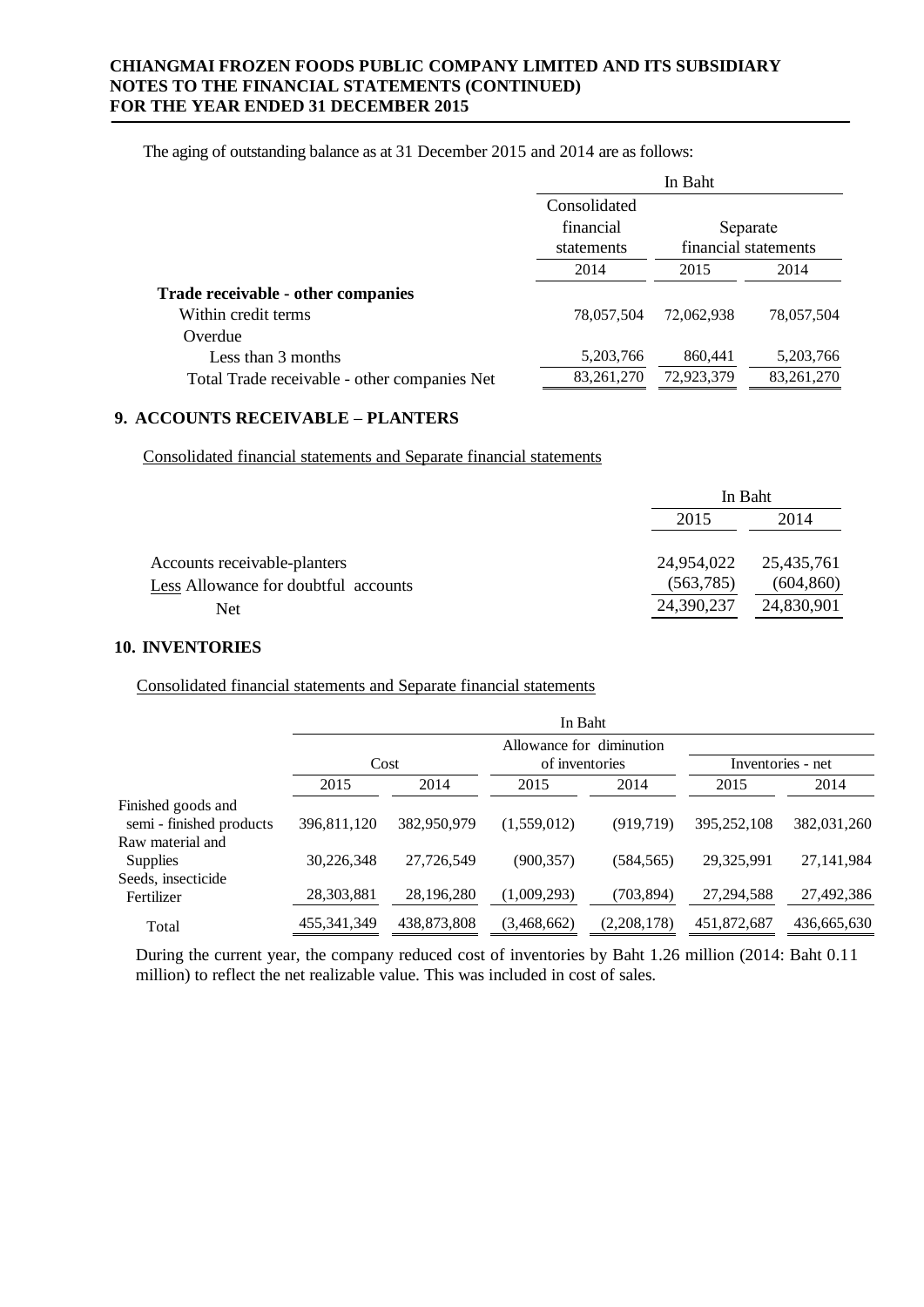# **11.RECEIVABLE FROM THE LIQUIDATION OF A SUBSIDIARY**

Agrifood processing Co,Ltd is a subsidiary (100% holding) registered for liquidations with the Ministry of Commerce on 21 December 2015,therefore, the assets and liabilities of Agrifood processing Co,Ltd have been derecognized in the consolidated financial statements and replaced with the recognition of the investment in Agrifood processing Co,Ltd, written down to its recoverable amount as at 21 December 2015. The derecognition of the assets and liabilities of Agrifood processing Co,Ltd that were derecognised comprised the following:

|                           | In Baht    |
|---------------------------|------------|
| Cash and cash equivalents | 31,242,211 |
| Other current assets      | 23,297     |
| Total assets              | 31,265,508 |
| Total liabilities         | (85,000)   |
| Net Assets                | 31,180,508 |

Separate Financial Statements

The Company has reviewed the carrying amount of Agrifood processing Co, Ltd in the context of the liquidation of Agrifood processing Co, Ltd and concluded that the Company will receive fully amount upon the completion of the liquidation are as follows:

|                                                                           | In Baht      |
|---------------------------------------------------------------------------|--------------|
| The carrying amount of Agrifood processing Co, Ltd as at 21 December 2015 | 31.180.508   |
| The investment in Agrifood processing Co, Ltd                             | (23,353,658) |
| Gain on the liquidation of a subsidiary                                   | 7,826,850    |

The Company has presented this as "gain on liquidation of subsidiary" in the profit and loss in separate financial statements for the year ended 31 December 2015. Following the liquidation of Agrifood processing Co, Ltd, net carrying value of investments in Agrifood processing Co,Ltd has presented in "receivable from the liquidation of subsidiary" in the separate financial statements at 31 December 2015.

# **12. INVESTMENTS IN SUBSIDIARY**

As at 31 December 2015 and 2014.

|                                        | Activities                                   | Paid up Capital<br>(In Baht) | $\frac{0}{0}$<br><b>Holdings</b> |      | At Cost (In Baht) |
|----------------------------------------|----------------------------------------------|------------------------------|----------------------------------|------|-------------------|
|                                        |                                              |                              |                                  | 2015 | 2014              |
| <b>Agrifood Processing</b><br>Co.,Ltd. | <b>Transmuted Sweet corn</b><br>distribution | 30,000,000                   | 100.0                            | -    | 23, 353, 658      |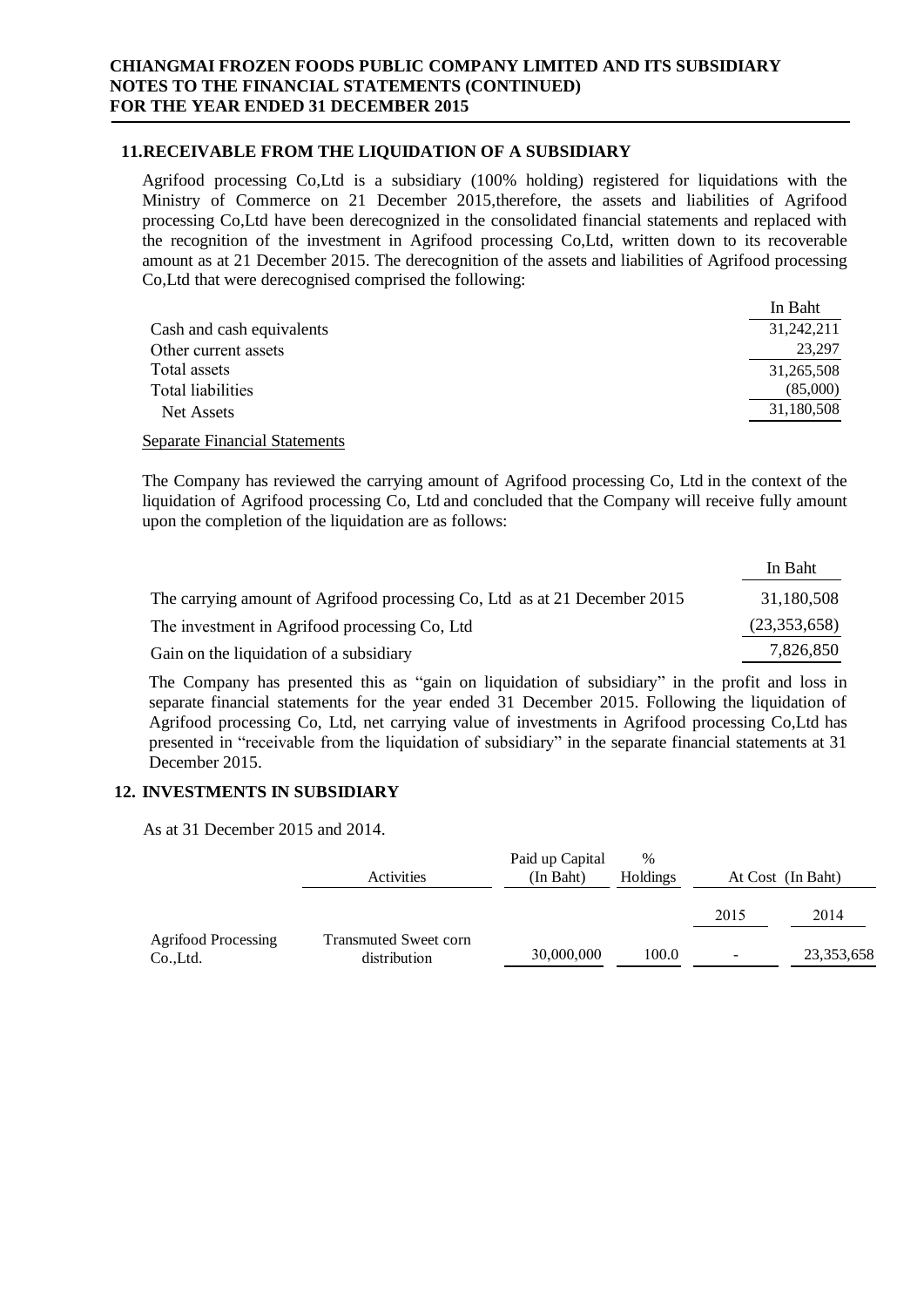# **13. PROPERTY, PLANT AND EQUIPMENT**

# **CONSOLIDATED FINANCIAL STATEMENTS**

|                                                                        |                         |                             |                              | In Baht        |                                     |                                                                   |                 |
|------------------------------------------------------------------------|-------------------------|-----------------------------|------------------------------|----------------|-------------------------------------|-------------------------------------------------------------------|-----------------|
|                                                                        | Land and<br>Improvement | Building and<br>Improvement | Machineries and<br>equipment | Vehicle        | Office<br>equipment and<br>fixtures | Building in<br>progress and<br>machinery<br>under<br>installation | Total           |
| As at 1 January 2014                                                   |                         |                             |                              |                |                                     |                                                                   |                 |
| Cost                                                                   | 110,493,651             | 451,000,649                 | 753,424,908                  | 43,825,215     | 22,677,297                          | 23,215,287                                                        | 1,404,637,007   |
| Less Accumulated depreciation                                          | (6,307,701)             | (319, 025, 266)             | (649, 358, 577)              | (37, 604, 837) | (20, 476, 777)                      |                                                                   | (1,032,773,158) |
| Allowance for impairment                                               |                         | (949, 129)                  | (2,923,118)                  |                |                                     |                                                                   | (3,872,247)     |
| Net book amount<br>Transactions for the year ended<br>31 December 2014 | 104,185,950             | 131,026,254                 | 101,143,213                  | 6,220,378      | 2,200,520                           | 23,215,287                                                        | 367,991,602     |
| Opening net book amount                                                | 104,185,950             | 131,026,254                 | 101,143,213                  | 6,220,378      | 2,200,520                           | 23,215,287                                                        | 367,991,602     |
| <b>Add</b> Acquisition                                                 |                         | 4,145,630                   | 8,031,330                    | 1,614,117      | 692,477                             | 25, 153, 165                                                      | 39,636,719      |
| Transfer in (out)                                                      |                         | 3,463,889                   | 42,000,145                   |                | 912,913                             | (46, 376, 947)                                                    |                 |
| <b>Less</b> Disposals and amortization                                 |                         | (24)                        | (122, 872)                   | (31, 198)      | (7,019)                             |                                                                   | (161, 113)      |
| Depreciation                                                           |                         | (25, 223, 374)              | (32, 259, 496)               | (1,905,793)    | (847, 410)                          |                                                                   | (60, 236, 073)  |
| Closing net book amount                                                | 104,185,950             | 113,412,375                 | 118,792,320                  | 5,897,504      | 2,951,481                           | 1,991,505                                                         | 347,231,135     |
| As at 31 December 2014                                                 |                         |                             |                              |                |                                     |                                                                   |                 |
| Cost                                                                   | 110,493,651             | 454,482,312                 | 780,231,129                  | 37,479,386     | 22,818,465                          | 1,991,505                                                         | 1,407,496,448   |
| Less Accumulated depreciation                                          | (6,307,701)             | (340, 191, 243)             | (659, 576, 578)              | (31,581,882)   | (19,866,984)                        |                                                                   | (1,057,524,388) |
| Allowance for impairment                                               |                         | (878, 694)                  | (1,862,231)                  |                |                                     |                                                                   | (2,740,925)     |
| Net book amount                                                        | 104,185,950             | 113,412,375                 | 118,792,320                  | 5,897,504      | 2,951,481                           | 1,991,505                                                         | 347,231,135     |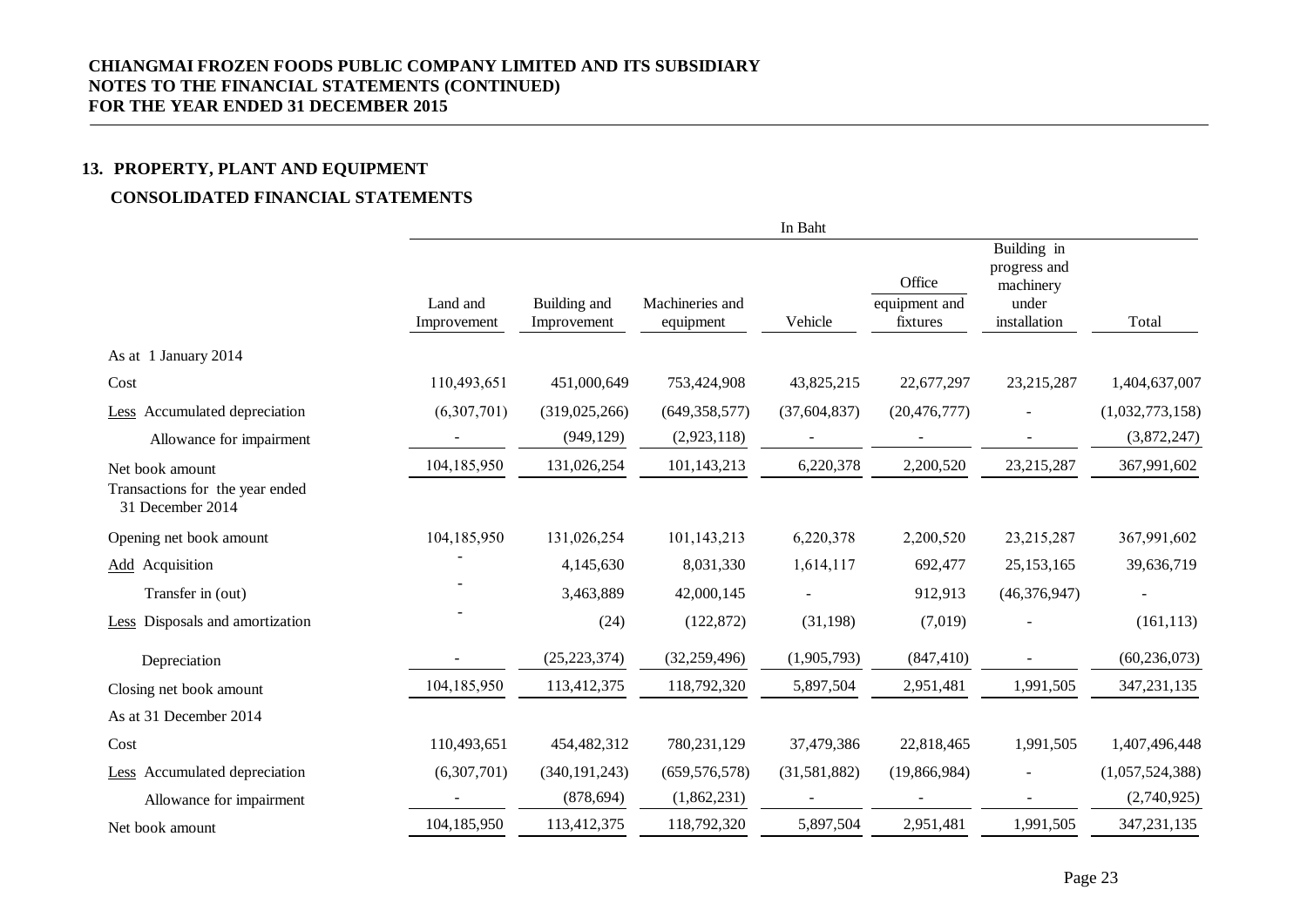# **13. PROPERTY, PLANT AND EQUIPMENT (CON'T)**

# **CONSOLIDATED FINANCIAL STATEMENTS**

|                                                     |                         |                             |                              | In Baht                  |                                     |                                                                   |                 |
|-----------------------------------------------------|-------------------------|-----------------------------|------------------------------|--------------------------|-------------------------------------|-------------------------------------------------------------------|-----------------|
|                                                     | Land and<br>Improvement | Building and<br>Improvement | Machineries and<br>equipment | Vehicle                  | Office<br>equipment and<br>fixtures | Building in<br>progress and<br>machinery<br>under<br>installation | Total           |
| Transactions for the year ended<br>31 December 2015 |                         |                             |                              |                          |                                     |                                                                   |                 |
| Opening net book amount                             | 104,185,950             | 113,412,375                 | 118,792,320                  | 5,897,504                | 2,951,481                           | 1,991,505                                                         | 347, 231, 135   |
| <b>Add</b> Acquisition                              |                         |                             | 7,928,372                    | 1,488,964                | 1,047,675                           | 21,104,781                                                        | 31,569,792      |
| Transfer in (out)                                   |                         |                             | 6,787,366                    |                          | $\overline{\phantom{0}}$            | (6,787,366)                                                       |                 |
| Less Disposals                                      |                         | $\blacksquare$              | (628)                        | (1)                      | (80, 927)                           |                                                                   | (81, 556)       |
| Depreciation                                        |                         | (20, 344, 475)              | (27, 681, 446)               | (1,693,408)              | (971, 906)                          |                                                                   | (50, 691, 235)  |
| Closing net book amount                             | 104,185,950             | 93,067,900                  | 105,825,984                  | 5,693,059                | 2,946,323                           | 16,308,920                                                        | 328,028,136     |
| At 31 December 2015                                 |                         |                             |                              |                          |                                     |                                                                   |                 |
| Cost                                                | 110,493,651             | 454,482,312                 | 792,349,274                  | 37,761,850               | 22,634,110                          | 16,308,920                                                        | 1,434,030,117   |
| Accumulated depreciation<br><b>Less</b>             | (6,307,701)             | (360, 606, 152)             | (685, 484, 515)              | (32,068,791)             | (19,687,787)                        |                                                                   | (1,104,154,946) |
| Allowance for impairment                            |                         | (808, 260)                  | (1,038,775)                  | $\overline{\phantom{a}}$ |                                     |                                                                   | (1,847,035)     |
| Net book amount                                     | 104,185,950             | 93,067,900                  | 105,825,984                  | 5,693,059                | 2,946,323                           | 16,308,920                                                        | 328,028,136     |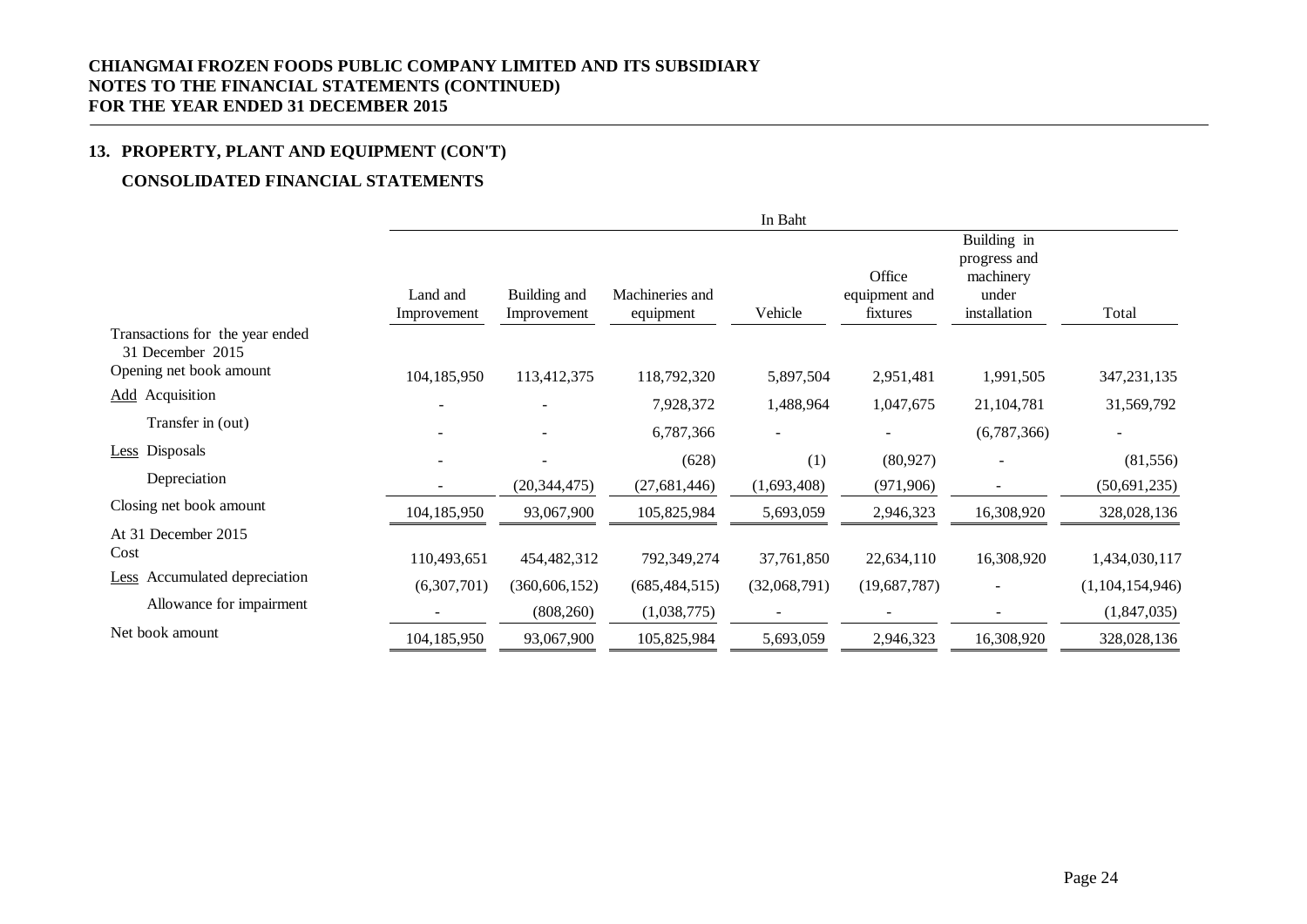# **13. PROPERTY, PLANT AND EQUIPMENT (CON'T)**

# **THE SEPARATE FINANCIAL STATEMENTS**

|                                                                        |                         |                             |                              | In Baht        |                                     |                                                                   |                 |
|------------------------------------------------------------------------|-------------------------|-----------------------------|------------------------------|----------------|-------------------------------------|-------------------------------------------------------------------|-----------------|
|                                                                        | Land and<br>Improvement | Building and<br>Improvement | Machineries and<br>equipment | Vehicle        | Office<br>equipment and<br>fixtures | Building in<br>progress and<br>machinery<br>under<br>installation | Total           |
| As at 1 January 2014                                                   |                         |                             |                              |                |                                     |                                                                   |                 |
| Cost                                                                   | 110,493,651             | 451,000,649                 | 753,424,908                  | 42,046,215     | 21,656,216                          | 23,215,287                                                        | 1,401,836,926   |
| Less Accumulated depreciation                                          | (6,307,701)             | (319, 025, 266)             | (649, 358, 577)              | (36, 206, 983) | (19,560,566)                        |                                                                   | (1,030,459,093) |
| Allowance for impairment                                               |                         | (949, 129)                  | (2,923,118)                  |                |                                     |                                                                   | (3,872,247)     |
| Net book amount<br>Transactions for the year ended<br>31 December 2014 | 104,185,950             | 131,026,254                 | 101,143,213                  | 5,839,232      | 2,095,650                           | 23,215,287                                                        | 367,505,586     |
| Opening net book amount                                                | 104,185,950             | 131,026,254                 | 101,143,213                  | 5,839,232      | 2,095,650                           | 23,215,287                                                        | 367,505,586     |
| <b>Add</b> Acquisition                                                 |                         | 4,145,630                   | 8,031,330                    | 1,614,117      | 679,486                             | 25, 153, 165                                                      | 39,623,728      |
| Transfer in (out)                                                      |                         | 3,463,889                   | 42,000,145                   |                | 912,913                             | (46, 376, 947)                                                    |                 |
| Less Disposals and amortization                                        |                         | (24)                        | (122, 872)                   | (4)            | (7,019)                             |                                                                   | (129, 919)      |
| Depreciation                                                           |                         | (25, 223, 374)              | 32,259,496                   | 1,555,841)     | (810, 148)                          |                                                                   | (59, 848, 859)  |
| Closing net book amount<br>As at 31 December 2014                      | 104,185950              | 113,412,375                 | 118,792,320                  | 5,897,504      | 2,870,882                           | 1,991,505                                                         | 347,150,536     |
| Cost                                                                   | 110,493,651             | 454,482,312                 | 780,231,129                  | 37,479,386     | 21,784,394                          | 1,991,505                                                         | 1,406,462,377   |
| Less Accumulated depreciation                                          | (6,307,701)             | (340, 191, 243)             | (659, 576, 578)              | (31,581,882)   | (18,913,512)                        |                                                                   | (1,056,570,916) |
| Allowance for impairment                                               |                         | (878, 694)                  | (1,862,231)                  |                |                                     |                                                                   | (2,740,925)     |
| Net book amount                                                        | 104,185,950             | 113,412,375                 | 118,792,320                  | 5,897,504      | 2,870,882                           | 1,991,505                                                         | 347,150,536     |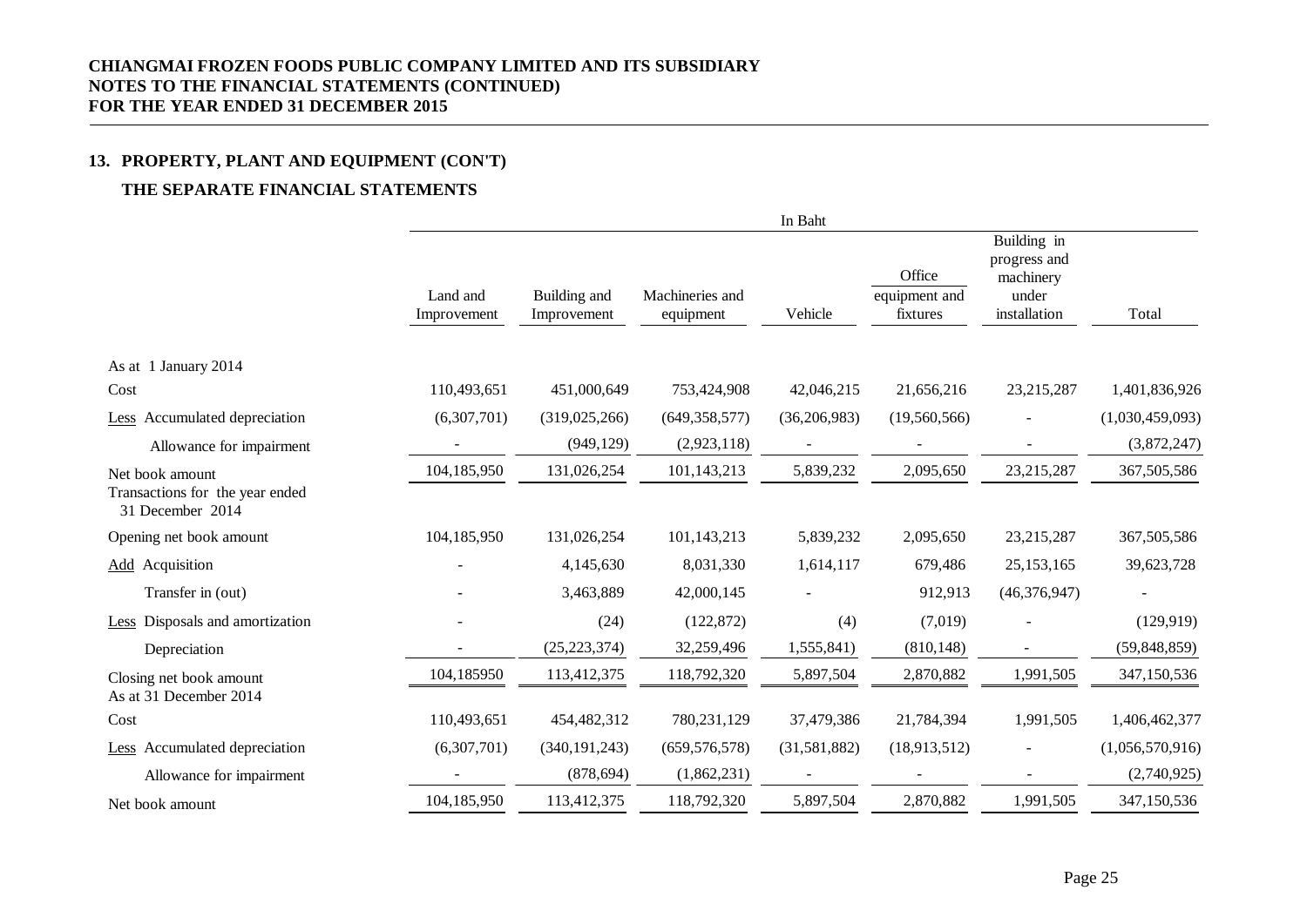# **13. PROPERTY, PLANT AND EQUIPMENT (CON'T)**

# **THE SEPARATE FINANCIAL STATEMENTS**

|                                                     |                         |                             |                              | In Baht                  |                                     |                                                                   |                 |
|-----------------------------------------------------|-------------------------|-----------------------------|------------------------------|--------------------------|-------------------------------------|-------------------------------------------------------------------|-----------------|
|                                                     | Land and<br>Improvement | Building and<br>Improvement | Machineries and<br>equipment | Vehicle                  | Office<br>equipment and<br>fixtures | Building in<br>progress and<br>machinery<br>under<br>installation | Total           |
| Transactions for the year ended<br>31 December 2015 |                         |                             |                              |                          |                                     |                                                                   |                 |
| Opening net book amount                             | 104,185,950             | 113,412,375                 | 118,792,320                  | 5,897,504                | 2,870,882                           | 1,991,505                                                         | 347,150,536     |
| <b>Add</b> Acquisition                              |                         |                             | 7,928,372                    | 1,488,964                | 1,047,675                           | 21,104,781                                                        | 31,569,792      |
| Transfer in (out)                                   |                         | $\overline{\phantom{a}}$    | 6,787,366                    | $\blacksquare$           |                                     | (6,787,366)                                                       | $\blacksquare$  |
| Less Disposals                                      |                         | $\overline{\phantom{a}}$    | (628)                        | (1)                      | (22, 413)                           |                                                                   | (23,042)        |
| Depreciation                                        |                         | (20, 344, 475)              | (27, 681, 446)               | (1,693,408)              | (949, 821)                          |                                                                   | (50, 669, 150)  |
| Closing net book amount                             | 104,185,950             | 93,067,900                  | 105,825,984                  | 5,693,059                | 2,946,323                           | 16,308,920                                                        | 328,028,136     |
| At 31 December 2015                                 |                         |                             |                              |                          |                                     |                                                                   |                 |
| Cost                                                | 110,493,651             | 454,482,312                 | 792,349,274                  | 37,761,850               | 22,634,110                          | 16,308,920                                                        | 1,434,030,117   |
| Accumulated depreciation<br>Less                    | (6,307,701)             | (360, 606, 152)             | (685, 484, 515)              | (32,068,791)             | (19,687,787)                        |                                                                   | (1,104,154,946) |
| Allowance for impairment                            |                         | (808, 260)                  | (1,038,775)                  | $\overline{\phantom{a}}$ |                                     |                                                                   | (1,847,035)     |
| Net book amount                                     | 104,185,950             | 93,067,900                  | 105,825,984                  | 5,693,059                | 2,946,323                           | 16,308,920                                                        | 328,028,136     |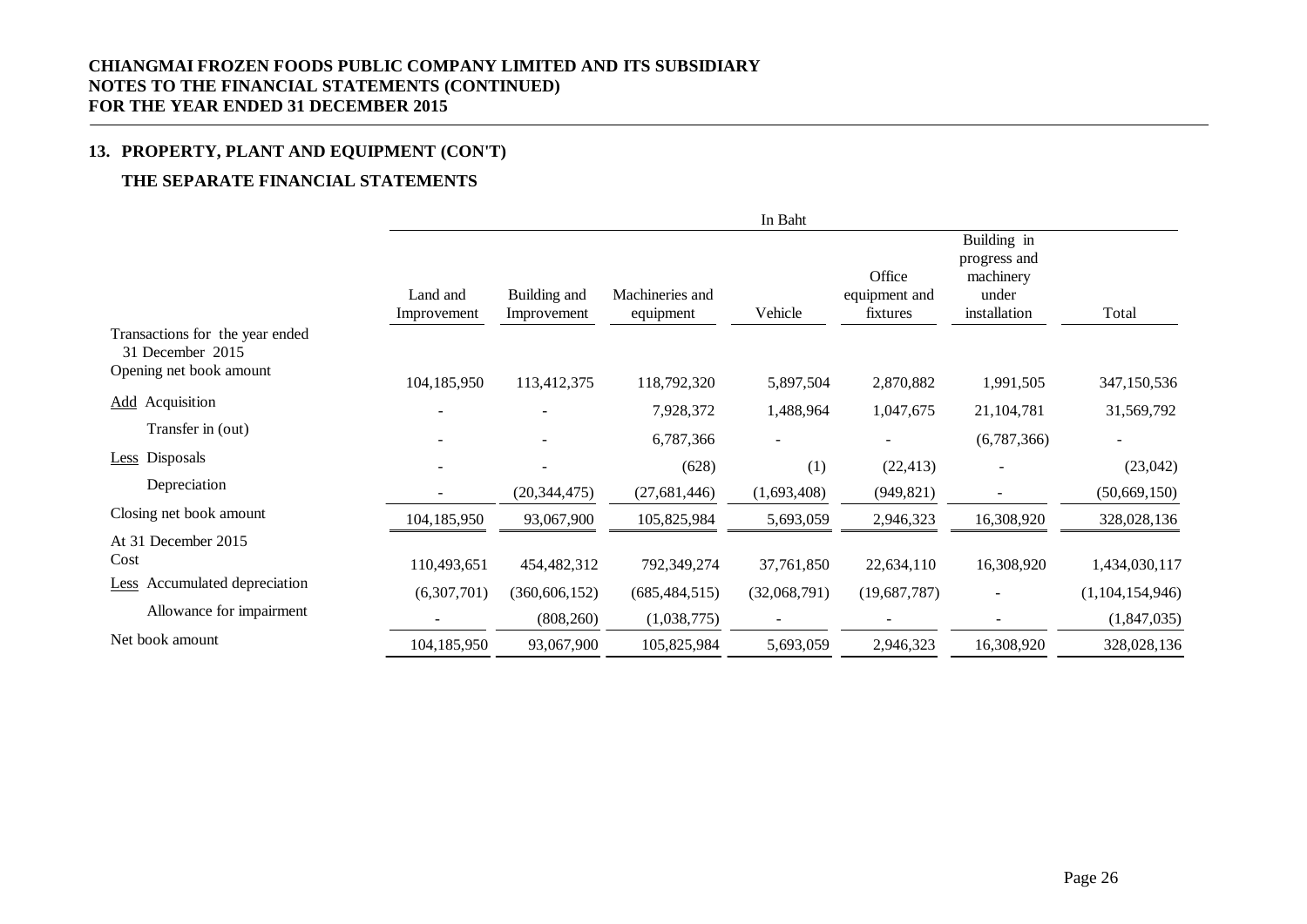# **14. INTANGIBLE ASSETS - SOFTWARE**

|                                                  | In Baht<br>Consolidated and separate financial statement |             |             |  |  |
|--------------------------------------------------|----------------------------------------------------------|-------------|-------------|--|--|
|                                                  |                                                          |             |             |  |  |
|                                                  |                                                          | Software in |             |  |  |
|                                                  | Software                                                 | progress    | Total       |  |  |
| As at 31 December 2014                           |                                                          |             |             |  |  |
| Cost                                             | 6,187,348                                                | 5,096,683   | 11,284,031  |  |  |
| Accumulated amortization                         | (1,897,699)                                              |             | (1,897,699) |  |  |
| Allowance for impairment of assets               | (2,634,787)                                              |             | (2,634,787) |  |  |
| Net book value                                   | 1,654,862                                                | 5,096,683   | 6,751,545   |  |  |
| Transactions for the year ended 31 December 2015 |                                                          |             |             |  |  |
| Opening net book amount                          | 1,654,862                                                | 5,096,683   | 6,751,545   |  |  |
| Add : Acquisition                                |                                                          | 915,535     | 915,535     |  |  |
| Less : Amortization                              | (169, 765)                                               |             | (169, 765)  |  |  |
| Net book value                                   | 1,485,097                                                | 6,012,218   | 7,497,315   |  |  |
| As at 31 December 2015                           |                                                          |             |             |  |  |
| Cost                                             | 3,388,462                                                | 6,012,218   | 9,400,680   |  |  |
| Accumulated amortization                         | (1,903,365)                                              |             | (1,903,365) |  |  |
| Net book value                                   | 1,485,097                                                | 6,012,218   | 7,497,315   |  |  |

### **15. BANK OVERDRAFTS AND SHORT-TERM LOANS**

As at 31 December 2015 and 2014, the Company has the overdrafts and short-term loans lines amounted to Baht 436.3 million and Baht 273.1 million, respectively. The facilities charge an interest at the rate of MOR per annum.

In Baht

# **16. TRADE AND OTHER PAYABLES**

|                  | 111 D UIIV   |                      |            |  |  |
|------------------|--------------|----------------------|------------|--|--|
|                  | Consolidated |                      |            |  |  |
|                  | financial    | Separate             |            |  |  |
|                  | statement    | financial statements |            |  |  |
|                  | 2014         | 2015                 | 2014       |  |  |
| Trade payables   | 35,389,796   | 34,014,402           | 35,389,796 |  |  |
| Accrued expenses | 38,496,322   | 41,691,452           | 37,077,943 |  |  |
| Others           | 300,974      | 6,454,811            | 300,974    |  |  |
| Total            | 74,187,092   | 82,160,665           | 72,768,713 |  |  |
|                  |              |                      |            |  |  |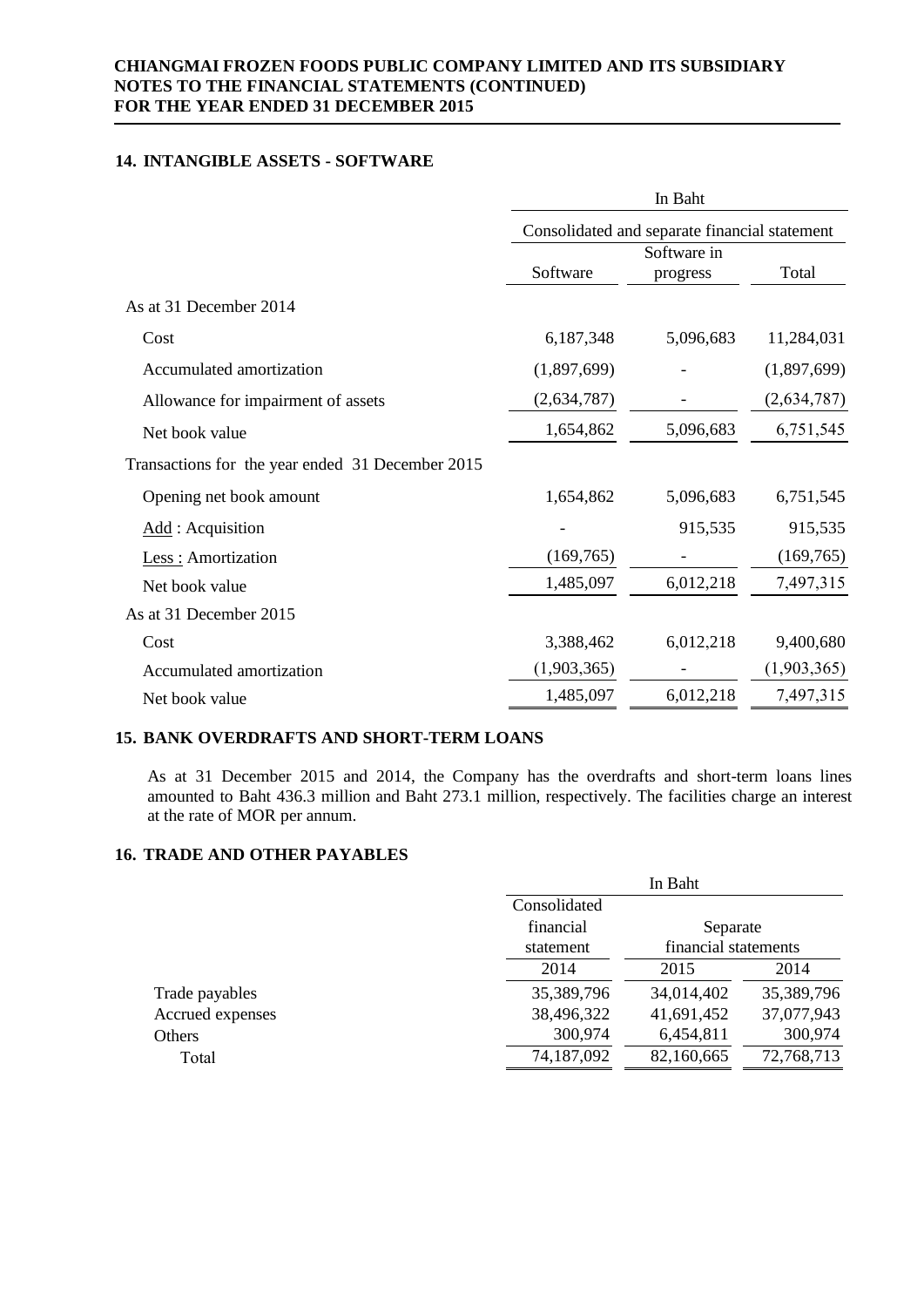# **17. EMPLOYEE BENEFIT OBLIGATIONS**

The Group adopted TAS 19 Employee Benefits with effect from 1 January 2011.

The Group operate post employment benefit and pension based on the requirement of Thai Labour Protection Act B.E. 2541 (1998) to provide retirement benefits and other long term benefit to employees based on pensionable remuneration and length of service.

Movement in the present value of the defined benefit obligations:

|                                            | In Baht              |             |                      |             |  |
|--------------------------------------------|----------------------|-------------|----------------------|-------------|--|
|                                            | Consolidated         |             | Separate             |             |  |
|                                            | financial statements |             | financial statements |             |  |
|                                            | 2015                 | 2014        | 2015                 | 2014        |  |
| For the year ended 31 December             |                      |             |                      |             |  |
| Defined benefit obligations at 1 January   | 40,303,820           | 35,301,931  | 40,303,820           | 34,182,292  |  |
| Included in profit or loss:                |                      |             |                      |             |  |
| Current service costs                      | 2,803,185            | 4,334,456   | 2,803,185            | 4,367,188   |  |
| Interest cost                              | 1,810,995            | 1,786,111   | 1,810,995            | 1,728,018   |  |
| Included in other comprehensive income:    |                      |             |                      |             |  |
| <b>Actuarial</b> loss                      |                      | 2,005,322   |                      | 2,005,322   |  |
| Transfer to accrued expenses               |                      | (1,825,000) |                      | (680,000)   |  |
| Benefit paid for the year                  | (3,983,100)          | (1,299,000) | (3,983,100)          | (1,299,000) |  |
| Defined benefit obligations at 31 December | 40,934,900           | 40,303,820  | 40,934,900           | 40,303,820  |  |

Line items in profit or loss under which long-term employee benefit expenses are recognized are as followed:

|                                            | In Baht              |           |                      |           |  |
|--------------------------------------------|----------------------|-----------|----------------------|-----------|--|
|                                            | Consolidated         |           | Separate             |           |  |
|                                            | financial statements |           | financial statements |           |  |
|                                            | 2015                 | 2014      | 2015                 | 2014      |  |
| Costs of sales                             | 3,779,004            | 4,933,391 | 3,779,004            | 4,933,391 |  |
| Sales expenses                             | 192,684              | 274,052   | 192,684              | 267,044   |  |
| Administrative expenses                    | 642,492              | 913,124   | 642,492              | 894,771   |  |
| Total expense recognized in profit or loss | 4,614,180            | 6,120,567 | 4,614,180            | 6,095,206 |  |

The Company expect to pay Baht 0.58 million of long-term employee benefits during the next year (2014: Baht 0.98 million).

As at 31 December 2015 and 2014, the weighted average duration of the liabilities for long-term employee benefit is 21 years.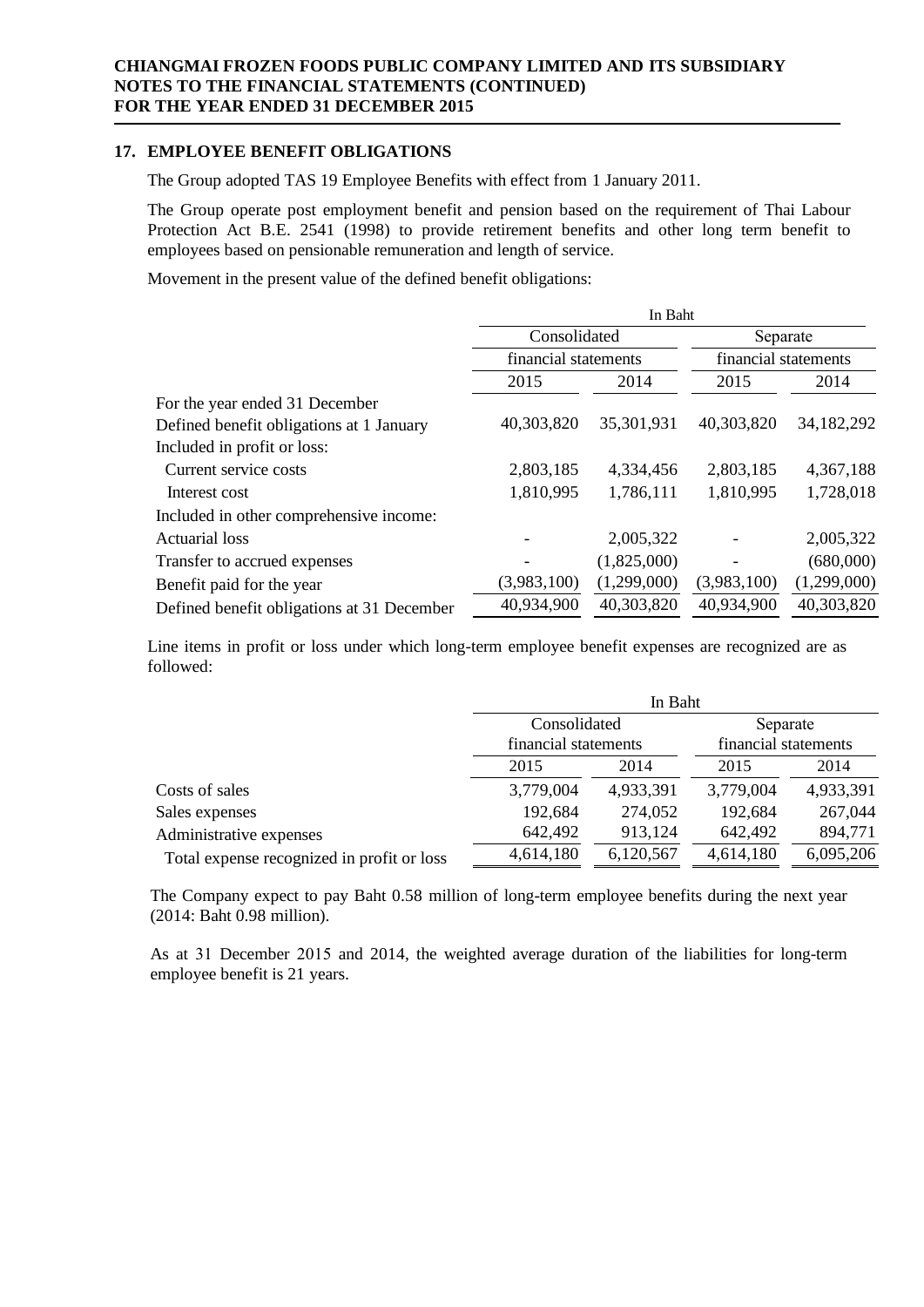Principal actuarial assumptions at the reporting date

Discount rate 4.16 % per annum 4.16 % per annum Salary increase rate 5.82% Employee turnover rate Scale related to Age

Consolidated and Separate

ranging from  $0 - 26%$ 

Mortality rate **According to Thailand TMO 2008** male and female tables tables

### **Sensitivity analysis**

Reasonably possible changes at the reporting date to one of the relevant actuarial assumptions, holding other assumptions constant, would have affected the defined benefit obligation by the amounts shown below.

|                                                | In Million Baht |          |
|------------------------------------------------|-----------------|----------|
| Defined benefit obligation at 31 December 2015 | Increase        | Decrease |
| Discount rate $(0.5 %$ movement)               | (1.74)          | 1.87     |
| Salary Increase Rate (0.5% movement)           | 1.93            | (1.81)   |
| Turnover Rate (0.5% movement)                  | (1.94)          | 2.08     |

Although the analysis does not take account of the full distribution of cash flows expected under the plan, it does provide an approximation of the sensitivity of the assumptions shown.

# **18. LEGAL RESERVE**

Under the provisions of the Limited Public Company Act B.E 2535, the Company is required to appropriate at least 5% of its annual net income after deduction of the deficit brought forward (if any) as reserve fund until the reserve equal to 10% of authorized share capital. The reserve is not available for dividend distribution.

### **19. DIVIDENDS PAID**

At the ordinary shareholders' meeting dated on 28 April 2015, the shareholders approved the payment of dividends at Baht 0.10 per share for 381,145,725 shares totaling Baht 38.1 million out of operating of the year 2014 and the Company has already paid for such dividends on 14 May 2015.

At the ordinary shareholders' meeting dated on 23 April 2014, the shareholders approved the payment of dividends at Baht 0.31 per share for 381,145,725 shares totaling Baht 118.2 million out of operating of the year 2013 and the Company has already paid for such dividends on 12 May 2014.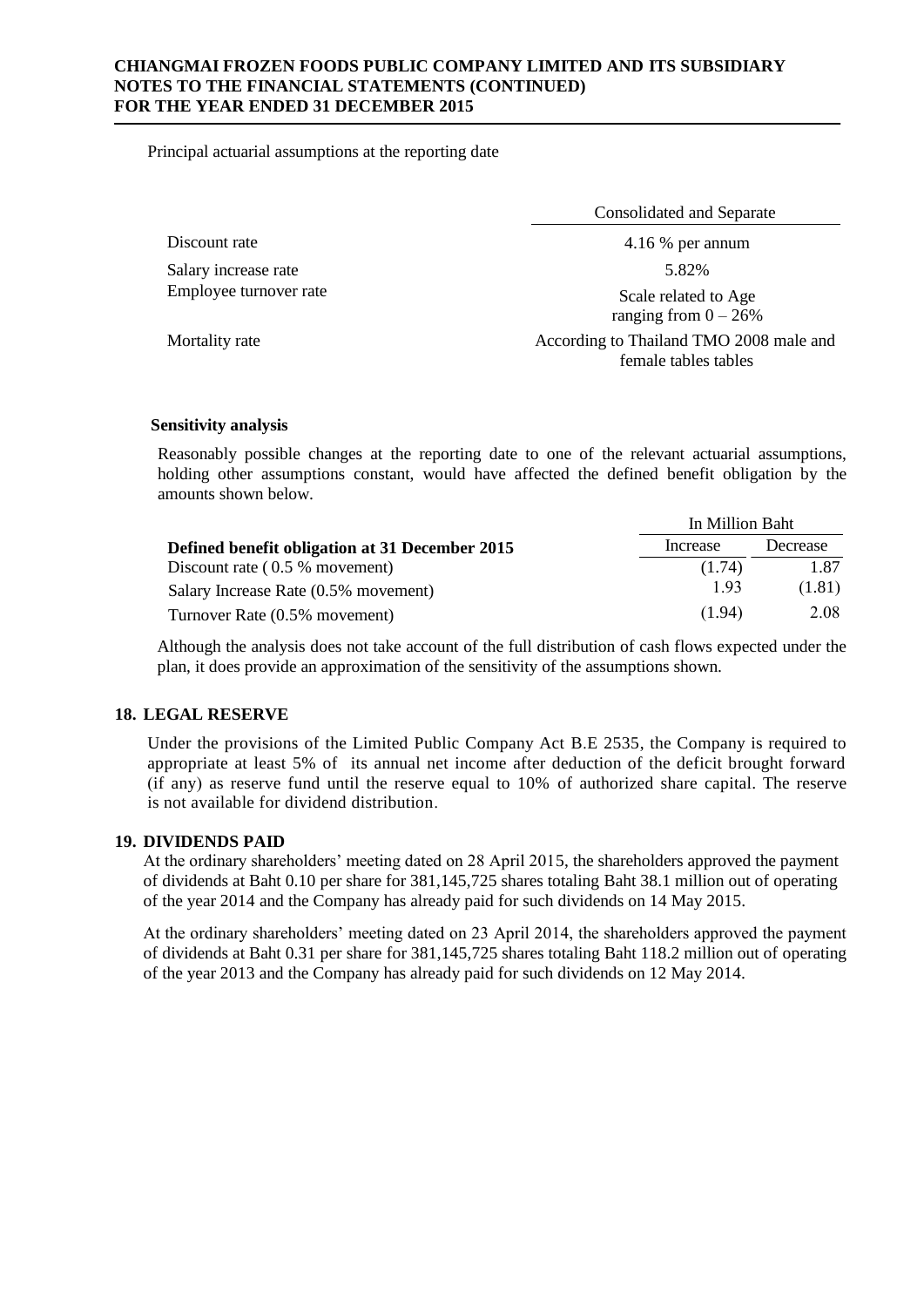### **20. EXPENSES BY NATURE**

Significant expenses by nature are as follow:

|                                     | In Baht              |                |                      |                               |
|-------------------------------------|----------------------|----------------|----------------------|-------------------------------|
|                                     | Consolidated         |                | Separate             |                               |
|                                     | financial statements |                | financial statements |                               |
|                                     | 2015                 | 2014           | 2015                 | 2014                          |
| Changes in finished goods, semi-    |                      |                |                      |                               |
| finished products and raw materials | (15,636,001)         | (96, 575, 130) |                      | $(15,636,001)$ $(96,575,130)$ |
| Purchase raw materials              | 498,040,843          | 604,617,863    | 498,040,843          | 604,617,863                   |
| Depreciation and amortization       | 50,838,915           | 60,278,862     | 50,838,915           | 59,891,649                    |
| Staff costs                         | 267,723,634          | 280,356,800    | 267,723,634          | 276,712,735                   |

# **21. PROMOTIONAL PRIVILEGES**

By virtue of the provisions of Industrial Investment Promotion Act. B.E. 1977, the Company was granted certain privileges as follows:

certificate No.1545(3)/2004 exemption from payment of income tax for eight years starting from the commencement date of the promoted business and 50 percent reduction from the normal income tax rate for the next five years after the period of eight years are expired. Tax benefits are expired in 2014

As a promoted industry, the Company must comply with certain conditions and restrictions provided for in the promotional certificate.

Sales classified as promoted and non-promoted business, for the years ended 31 December 2015 and 2014 are summarized as follows:

|                |                 |                          | In Thousand Baht |                 |                 |           |
|----------------|-----------------|--------------------------|------------------|-----------------|-----------------|-----------|
|                | 2015            |                          | 2014<br>Non-     |                 |                 |           |
|                | Non-            |                          |                  |                 |                 |           |
|                | Promoted        | Promoted                 |                  | Promoted        | Promoted        |           |
|                | <b>Business</b> | <b>Business</b>          | Total            | <b>Business</b> | <b>Business</b> | Total     |
| Export sales   |                 | -                        |                  | 831,499         | 336,808         | 1,168,307 |
| Domestic sales | -               | $\overline{\phantom{0}}$ |                  | 8,589           | 209,219         | 217,808   |
| Total          |                 | $\overline{\phantom{0}}$ |                  | 840,088         | 546.027         | 1,386,115 |

# **22. SEGMENT INFORMATION**

Operating segment information is reported in a manner consistent with the internal reports that are regularly reviewed by the chief operating decision maker in order to make decisions about the allocation of resources to the segment and assess its performance.

The Group has engaged in business of manufacturing and distribution of frozen vegetables and operated in one geographical area in Thailand. Therefore, these financial statements do not present the geographical segment.

For the year 2015 and 2014, export sales of the Group was 99% of total sales

Major customers

For the year 2015, the Group has revenue from 3 major customers, representing 77 percent of total revenue, arising from manufacturing and distribution of frozen vegetables (2014: 75 percent of total revenue was derived from 3 major customers).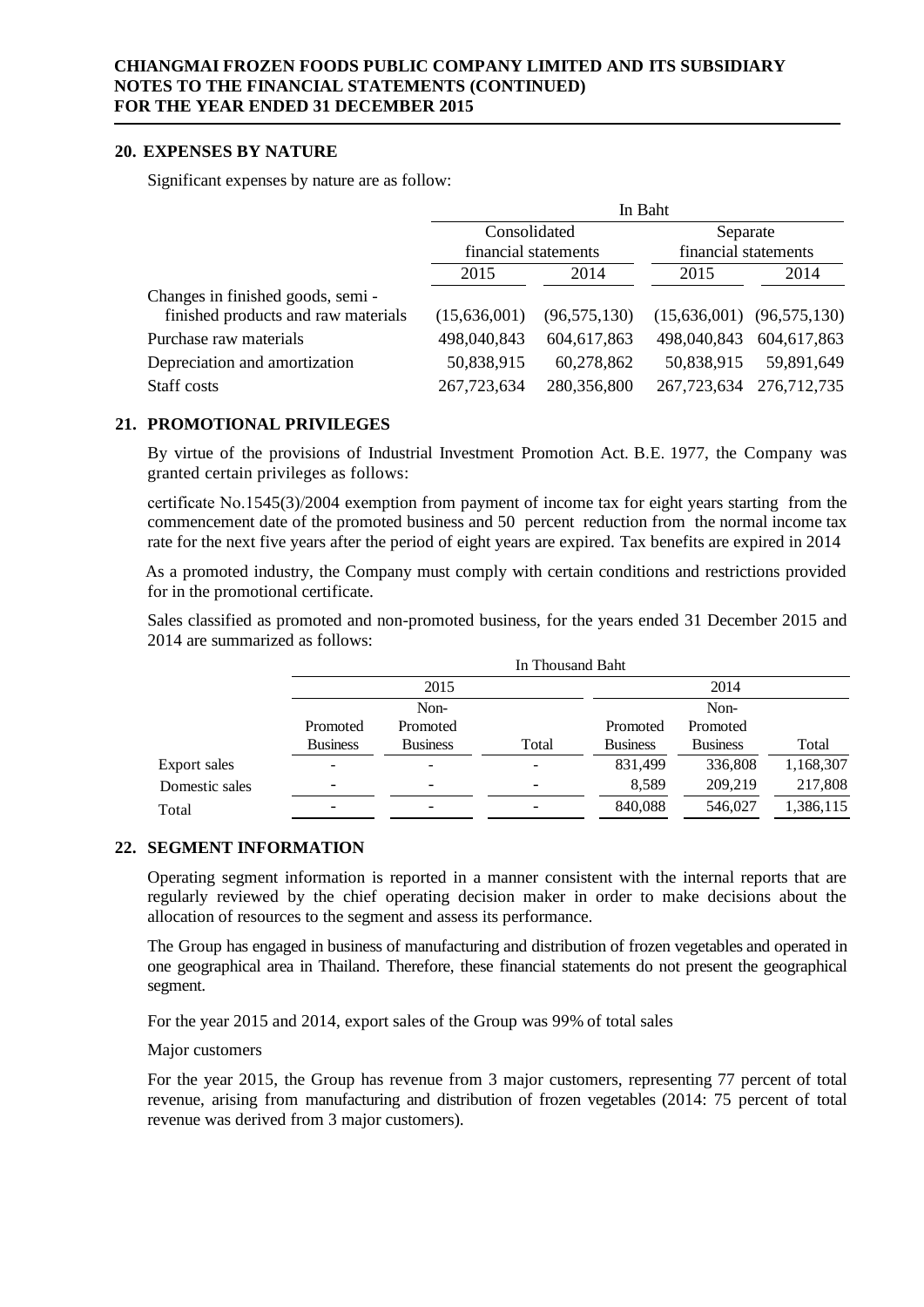#### **23. PROVIDENT FUND**

The Company established a contributory registered provident fund in accordance with the Provident fund Act.B.E.1987 Under the provident fund, the Company contributes an amount equivalent to the employees' contribution, which is 3% of their basic salaries. The company appointed The Siam Commercial Bank Public Co., Ltd. as a fund manager to manage the fund in accordance with the Provident Fund Act (B.E. 1987), which was amended by the Provident Fund Act (No.2) (B.E. 1999), under supervision of the Office of the Securities and Exchange Commission.

The Company's contribution net of the refund amount for the years ended 31 December 2015 and 2014 amounted to Baht 4.6 million and Baht 1.8 million, respectively.

# **24. INCOME TAX**

Income tax expenses for the year ended 31 December 2015 and 2014 are made up as follows:

|                                                                        | In Baht                  |                          |                         |                         |  |
|------------------------------------------------------------------------|--------------------------|--------------------------|-------------------------|-------------------------|--|
|                                                                        | Consolidated             |                          | Separate                |                         |  |
|                                                                        | financial statements     |                          |                         | financial statements    |  |
|                                                                        | 2015                     | 2014                     | 2015                    | 2014                    |  |
| Income tax recognized in profit or loss                                |                          |                          |                         |                         |  |
| <b>Current income tax</b>                                              |                          |                          |                         |                         |  |
| Current year                                                           | 29,795,472               | 10,870,833               | 29,795,472              | 10,158,737              |  |
| Deferred tax<br>Relating to origination and reversal of temporary      |                          |                          |                         |                         |  |
| differences                                                            | 2,277,181<br>32,072,653  | (803, 490)<br>10,067,343 | 2,048,181<br>31,843,653 | (798, 418)<br>9,360,319 |  |
| <b>Total</b><br>Income tax recognised in other comprehensive<br>income |                          |                          |                         |                         |  |
| Decrease in Actuarial losses                                           |                          | (401, 065)               |                         | (401, 065)              |  |
| Reconciliation of effective tax rate                                   |                          |                          |                         |                         |  |
|                                                                        |                          | In Baht                  |                         |                         |  |
|                                                                        | Consolidated<br>Separate |                          |                         |                         |  |
|                                                                        | financial statements     |                          | financial statements    |                         |  |
|                                                                        | 2015                     | 2014                     | 2015                    | 2014                    |  |
| Accounting profit before corporate income tax                          | 151,631,131              | 70,493,430               | 175,966,037             | 67,132,548              |  |
| Applicable tax rate (%)                                                | 20                       | 20                       | 20                      | 20                      |  |
| Accounting profit before corporate income                              |                          |                          |                         |                         |  |
| tax multiplied by applicable tax rate                                  | 30,326,226               | 14,098,686               | 35,193,207              | 13,426,510              |  |
| Investment promotion                                                   |                          | (5,493,778)              |                         | (5,493,778)             |  |
| Incoming not subject to tax                                            |                          | (266, 320)               | (4,925,369)             | (266, 320)              |  |
| Addition expenses deductible for tax purposes                          | (1,849,659)              | (926, 208)               | (1,791,271)             | (926, 208)              |  |
| Expenses not deductible for tax purposes                               | 1,318,905                | 3,458,453                | 1,318,905               | 3,418,533               |  |
| <b>Current tax</b>                                                     | 29,795,472               | 10,870,833               | 29,795,472              | 10,158,737              |  |
| Relating to origination and reversal of temporary                      |                          |                          |                         |                         |  |
| differences                                                            | 2,277,181                | (803, 490)               | 2,048,181               | (798, 418)              |  |
| Income tax expense                                                     | 32,072,653               | 10,067,343               | 31,843,653              | 9,360,319               |  |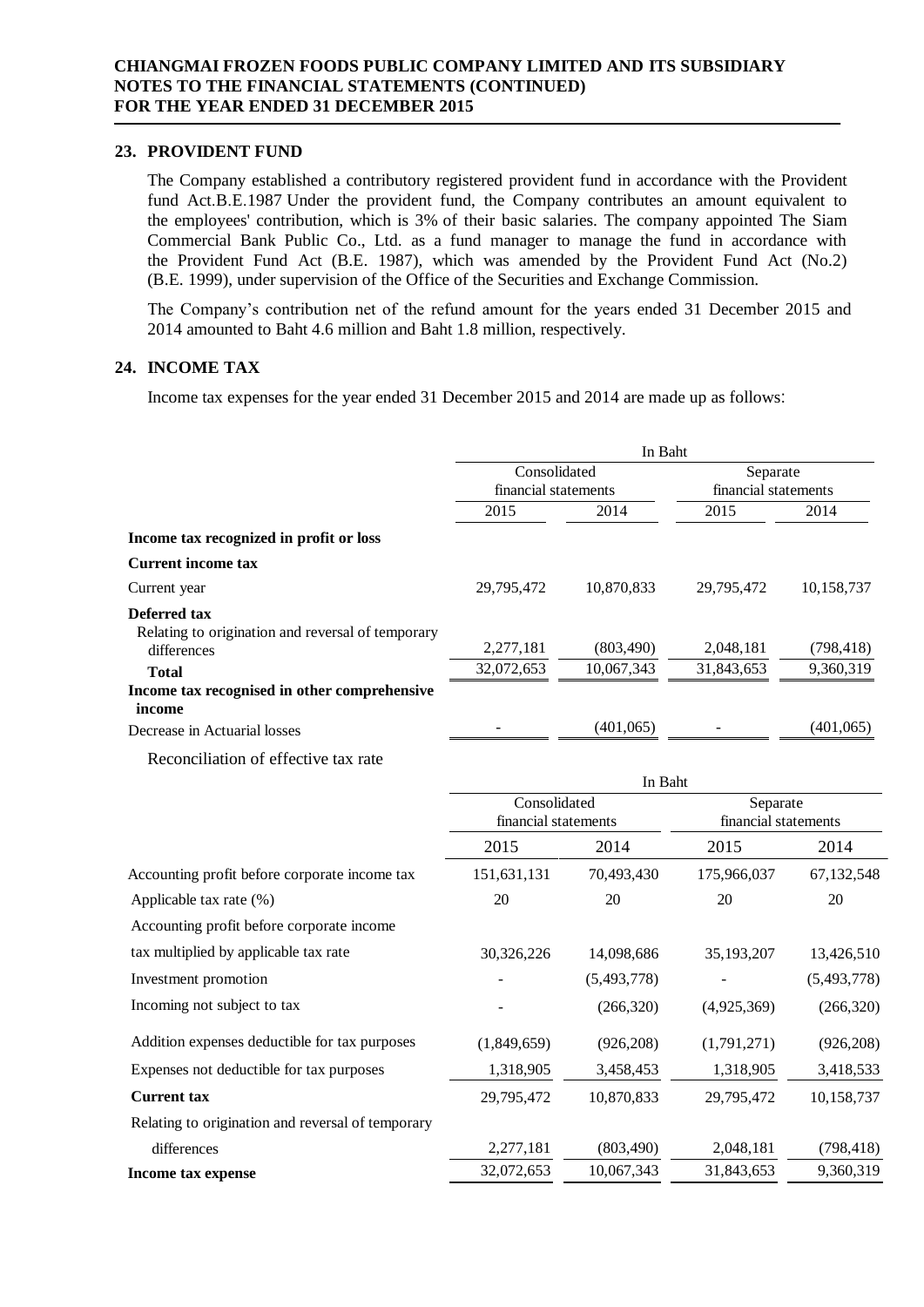Deferred tax assets is presented in the statement of financial positions as follows:

|                                                 | In Baht            |                                  |           |
|-------------------------------------------------|--------------------|----------------------------------|-----------|
|                                                 | Consolidated       |                                  |           |
|                                                 | financial          | Separate<br>financial statements |           |
|                                                 | statements<br>2014 |                                  |           |
|                                                 |                    | 2015                             | 2014      |
| <b>Statements of financial position</b>         |                    |                                  |           |
| Increase in deferred tax assets                 |                    |                                  |           |
| Allowance for doubtful accounts                 | 120,972            | 112,757                          | 120,972   |
| Allowance for diminution of inventories         | 441,636            | 311,803                          | 441,636   |
| Allowance for impairment of intangible assets   | 470,979            |                                  | 470,979   |
| Provisions for employee benefit obligations     | 8,289,764          | 8,186,980                        | 8,060,764 |
| Increase in deferred tax liabilities            |                    |                                  |           |
| Receivable from the liquidation of a subsidiary |                    | (1,565,370)                      |           |
|                                                 | 9,323,351          | 7,046,170                        | 9,094,351 |

# **25. FINANCIAL INSTRUMENTS**

### **25.1 Credit risk**

The Group exposed to credit risks mainly relating to their trade accounts receivable. However, the management has policies to provide adequate allowances for any possible losses that might be incurred in connection with their receivables.

### **25.2 Foreign currency risk and risk management**

The Group exposure to foreign currency risk relates primarily to their business transactions which are denominated in foreign currencies. The Group has policies to hedge such risks by using derivative financial instruments. As at 31 December 2015, the Group have outstanding forward foreign exchange selling contracts total of U.S. Dollars 9.7 million in exchange of Baht 337.6 million with 4 commercial banks. The contract will be due in September 2016. Per comparative between fair value and contract value, the loss amounting Baht 12.1 million is incurred.

As at 31 December 2015, the Group has accrued commission amounting of U.S.Dollars 0.1 million which are not hedged.

## **25.3 Interest rate risk**

The Group were exposed to interest risks because it held deposits to financial institutions. However, such financial assets are month short-term, the Company and subsidiary believed that the future fluctuation on market interest rate would not provided significant effect to their operation and cash flow; therefore, no financial derivative was adopted to manage such risks.

### **25.4 Fair value of financial instruments**

The financial assets and liabilities include cash and cash equivalents, short-term investment, trade accounts receivable, trade accounts payable, accrued income tax and accrued expenses. Their carried values approximate to their fair values.